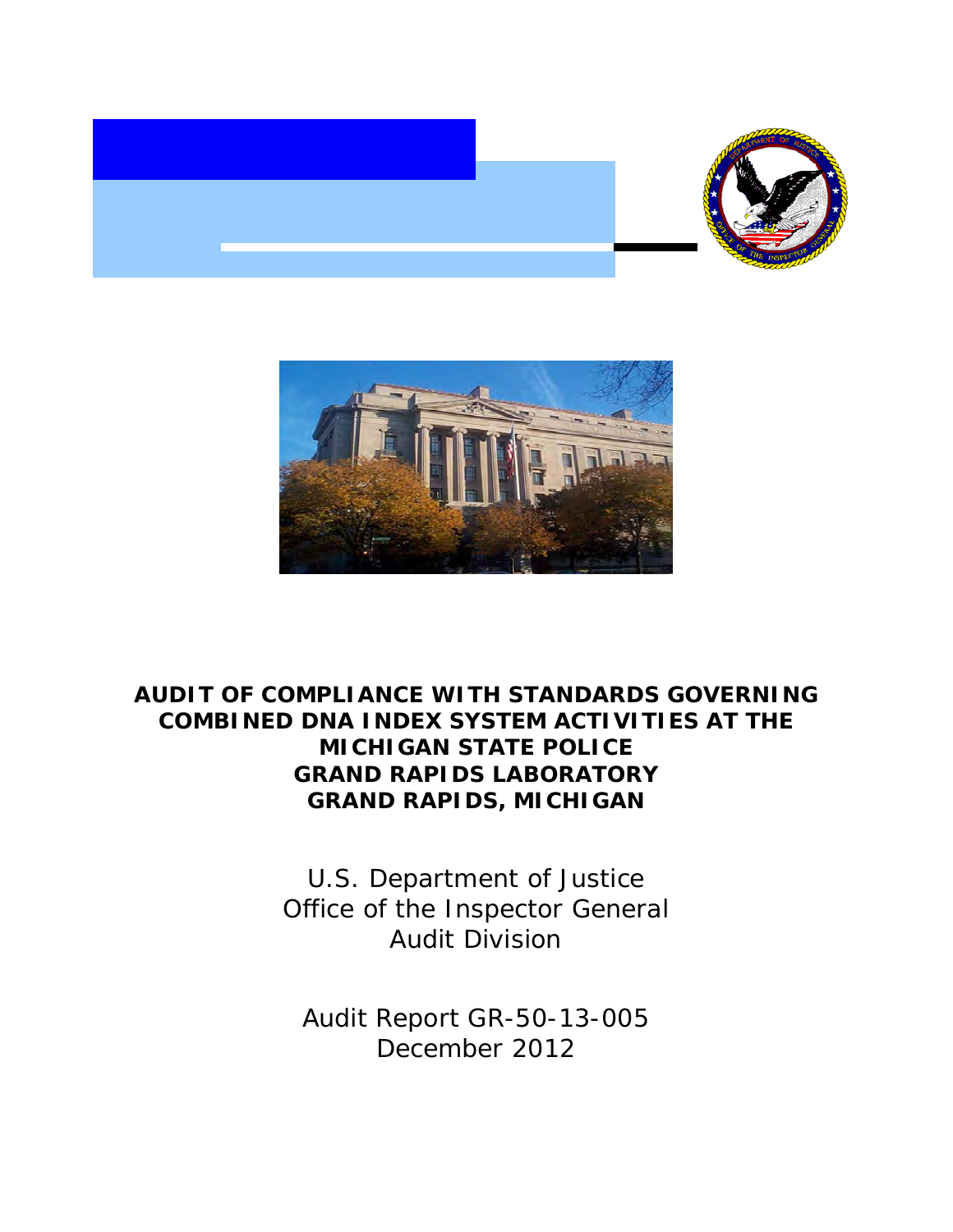# **COMBINED DNA INDEX SYSTEM ACTIVITIES AT THE GRAND RAPIDS LABORATORY GRAND RAPIDS, MICHIGAN AUDIT OF COMPLIANCE WITH STANDARDS GOVERNING MICHIGAN STATE POLICE**

# **EXECUTIVE SUMMARY**

The Department of Justice, Office of the Inspector General (OIG), Audit Division, has completed an audit of compliance with standards governing Combined DNA Index System (CODIS) activities at the Michigan State Police (MSP) Grand Rapids Laboratory (Laboratory).

#### **Background**

Ì,

 federal, state, and local crime laboratories in the United States, as well as those from select international law enforcement agencies. The CODIS program allows these crime laboratories to compare and match DNA profiles missing or unidentified persons.<sup>1</sup> The FBI's CODIS Unit manages CODIS, as The Federal Bureau of Investigation's (FBI) CODIS program combines forensic science and computer technology to provide an investigative tool to electronically to assist law enforcement in solving crimes and identifying well as develops, supports, and provides the program to crime laboratories to foster the exchange and comparison of forensic DNA evidence.

 levels that flow upward from the local level to the state level and then, if offenders. The Local DNA Index System (LDIS) is used by local laboratories. The FBI implemented CODIS as a distributed database with hierarchical levels that enables federal, state, and local crime laboratories to compare DNA profiles electronically. The hierarchy consists of three distinct allowable, the national level. The National DNA Index System (NDIS), the highest level in the hierarchy, contains DNA profiles uploaded by law enforcement agencies across the United States and is managed by the FBI. NDIS enables the laboratories participating in the CODIS program to electronically compare DNA profiles on a national level. The State DNA Index System (SDIS) is used at the state level to serve as a state's DNA database and contains DNA profiles from local laboratories and state

<span id="page-1-0"></span> that contains encoded information necessary for building and maintaining life. Approximately 99.9 percent of human DNA is the same for all people. The differences found in the remaining 0.1 percent allow scientists to develop a unique set of DNA identification characteristics (a DNA profile) for an individual by analyzing a specimen containing DNA.  $1$  DNA, or deoxyribonucleic acid, is genetic material found in almost all living cells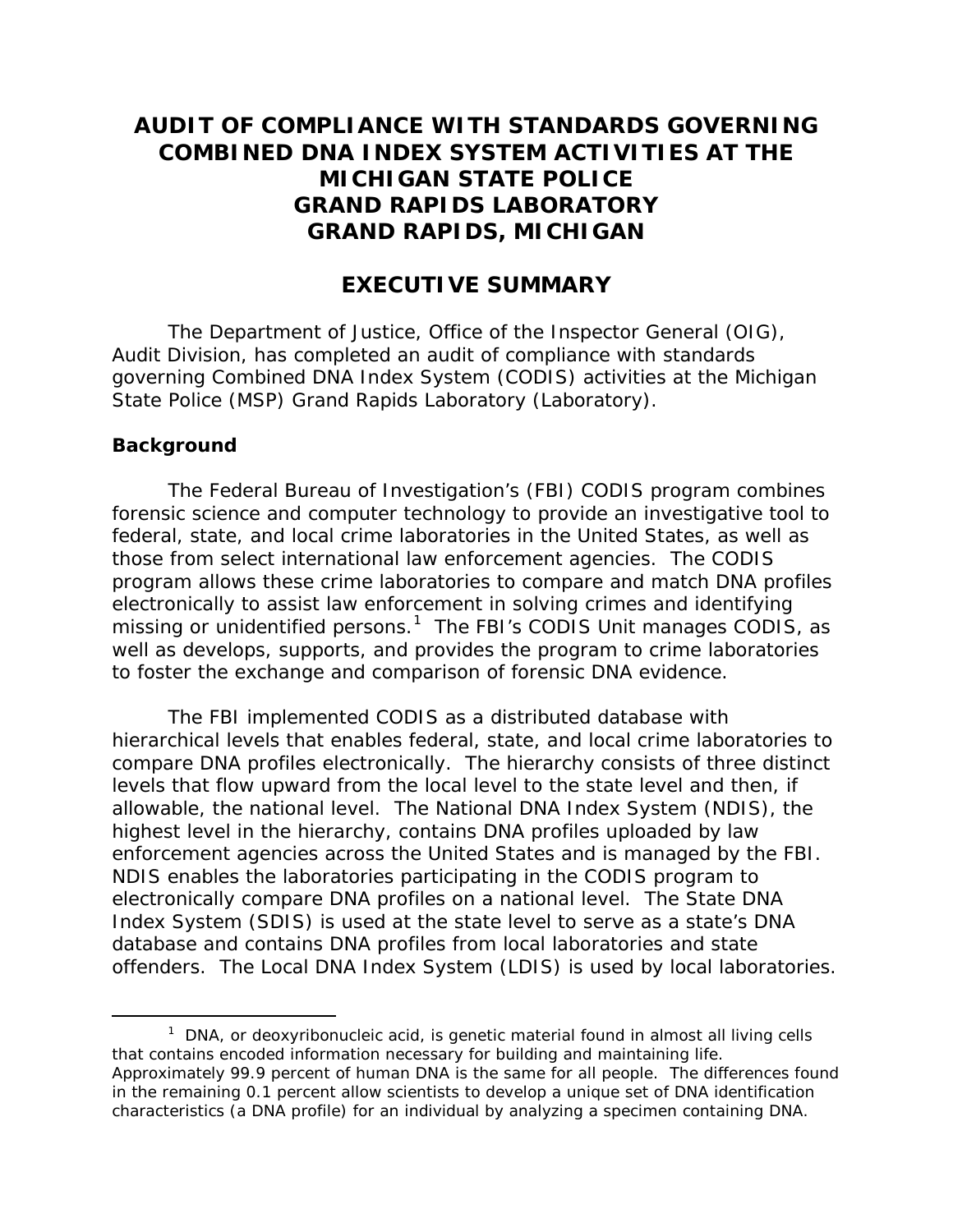#### **OIG Audit Objectives**

 Our audit generally covered the period from April 2010 through April [2](#page-2-0)012. $^2$  The objectives of our audit were to determine if: (1) the MSP Grand Rapids Laboratory was in compliance with the NDIS participation allowable for inclusion in NDIS. requirements; (2) the Laboratory was in compliance with the Quality Assurance Standards (QAS) issued by the FBI; and (3) the Laboratory's forensic DNA profiles in CODIS databases were complete, accurate, and

Our review determined the following:

- The Laboratory complied with the NDIS participation requirements we reviewed. Specifically, we found that the Laboratory maintained adequate security over its facilities and CODIS servers, submitted the required background information on CODIS users to the FBI, kept records showing CODIS users were properly trained, and was timely in resolving the NDIS matches we reviewed.
- personnel; and (3) followed protocols with regard to amplified examination, DNA extraction, and PCR setup areas. • The Laboratory complied with the QAS we reviewed. Specifically, we found that the Laboratory: (1) underwent QAS reviews within designated timeframes; (2) had procedures in place to ensure that access to the Laboratory was controlled and limited to authorized samples being maintained in separate rooms from the evidence
- uploaded to NDIS as of April 5, 2012. Of the 100 forensic profiles sampled, 8 were unallowable for inclusion in NDIS. The profiles profiles from NDIS. Because all eight unallowable profiles were • We reviewed 100 of the 3,649 forensic profiles the Laboratory had were either missing supporting information to prove they were allowable for upload to NDIS, belonged to the victim, or could not be connected to the crime scene. The Laboratory removed all eight processed by the Laboratory prior to FBI Guidance issued in 2006, it appears the Laboratory is now following procedures to prevent

<span id="page-2-0"></span><sup>-</sup> $2$  In its response to our draft report, the Laboratory commented on the scope of our audit and indicated that the scope should be clarified to indicate that analysis performed in support of our third objective included NDIS specimen entries from 2000 through 2012. When selecting forensic profiles for detailed testing, we utilized a universe of all profiles that were active in NDIS at the time of our audit. Because laboratories are responsible for all profiles maintained at NDIS regardless of when they were uploaded, we consider those profiles to be within the audit scope identified here.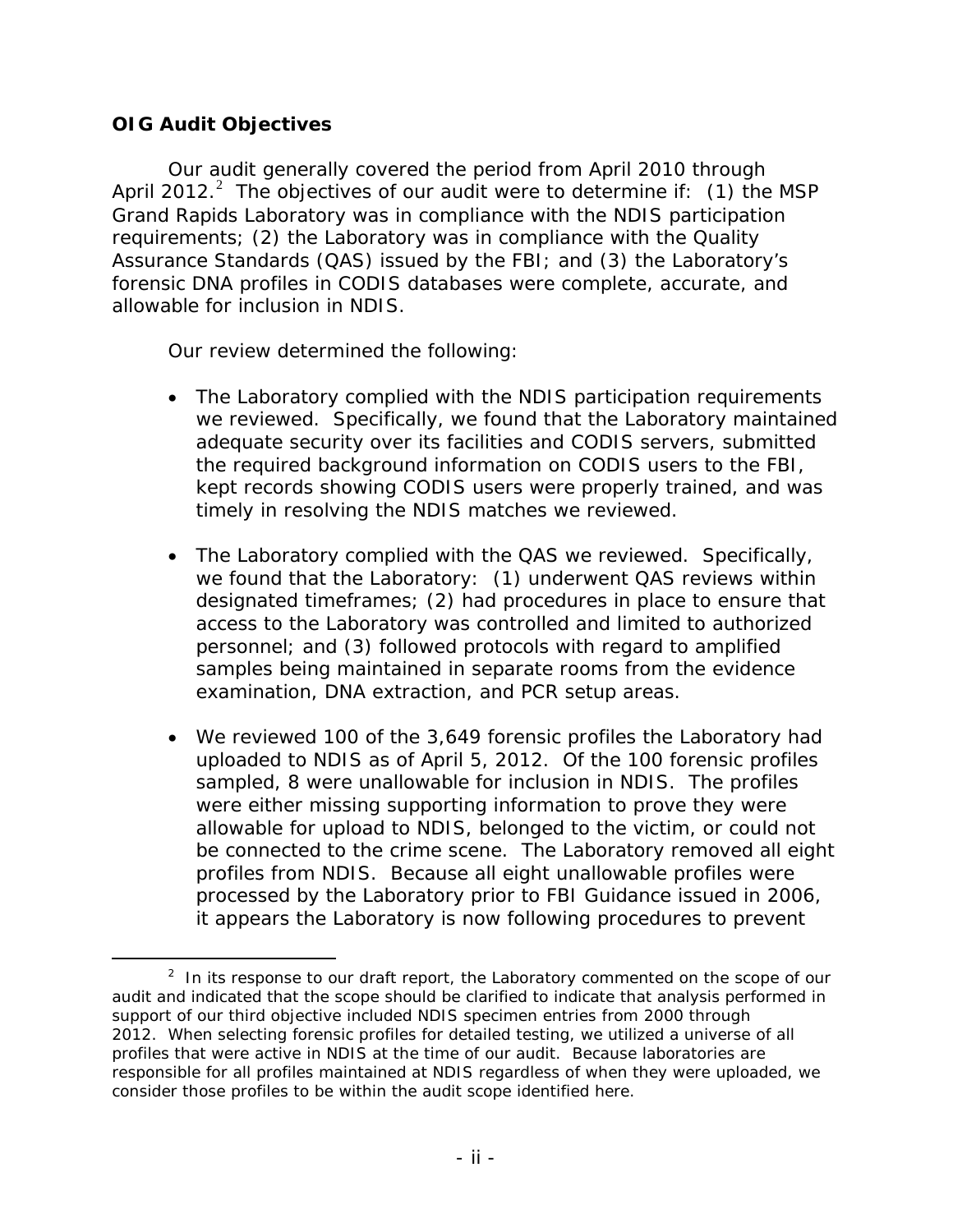entry of unallowable profiles into NDIS. The remaining 92 profiles we reviewed were complete, accurate, and allowable for inclusion in NDIS.

 are detailed in Appendix II. The results of our audit are discussed in detail in the Findings and Recommendations section of the report. Our audit objectives, scope, and methodology are detailed in Appendix I of the report and the audit criteria

have included their comments in the report as applicable. We discussed the results of our audit with Laboratory officials and have included their comments in the report as applicable.<br>
- iii -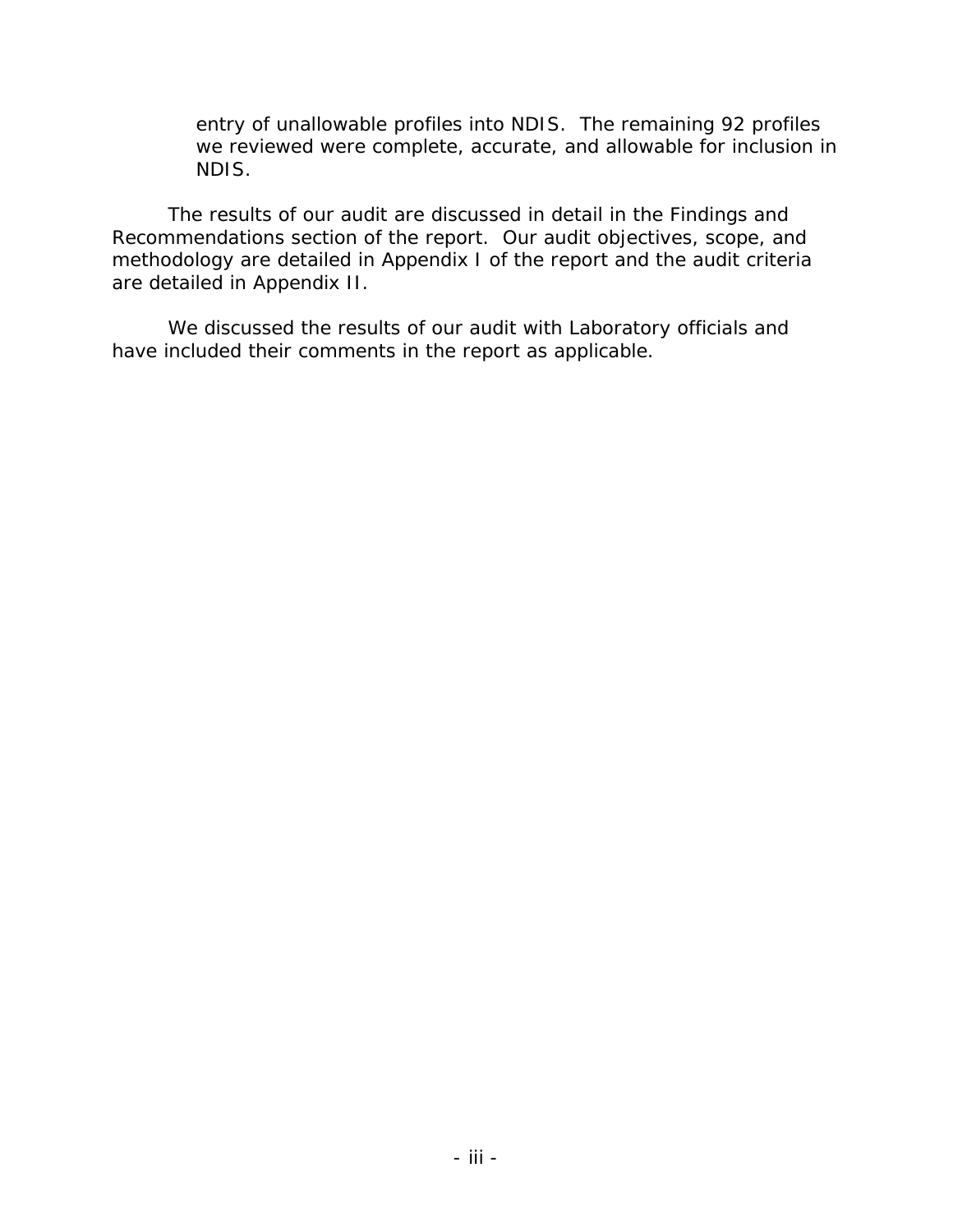# **TABLE OF CONTENTS**

| 1. Compliance with NDIS Participation Requirements7             |
|-----------------------------------------------------------------|
|                                                                 |
| III. Suitability of Forensic DNA Profiles in CODIS Databases 12 |
| APPENDIX I: OBJECTIVES, SCOPE, AND METHODOLOGY  16              |
|                                                                 |
|                                                                 |
|                                                                 |
|                                                                 |
|                                                                 |
| APPENDIX IV: FEDERAL BUREAU OF INVESTIGATION RESPONSE 23        |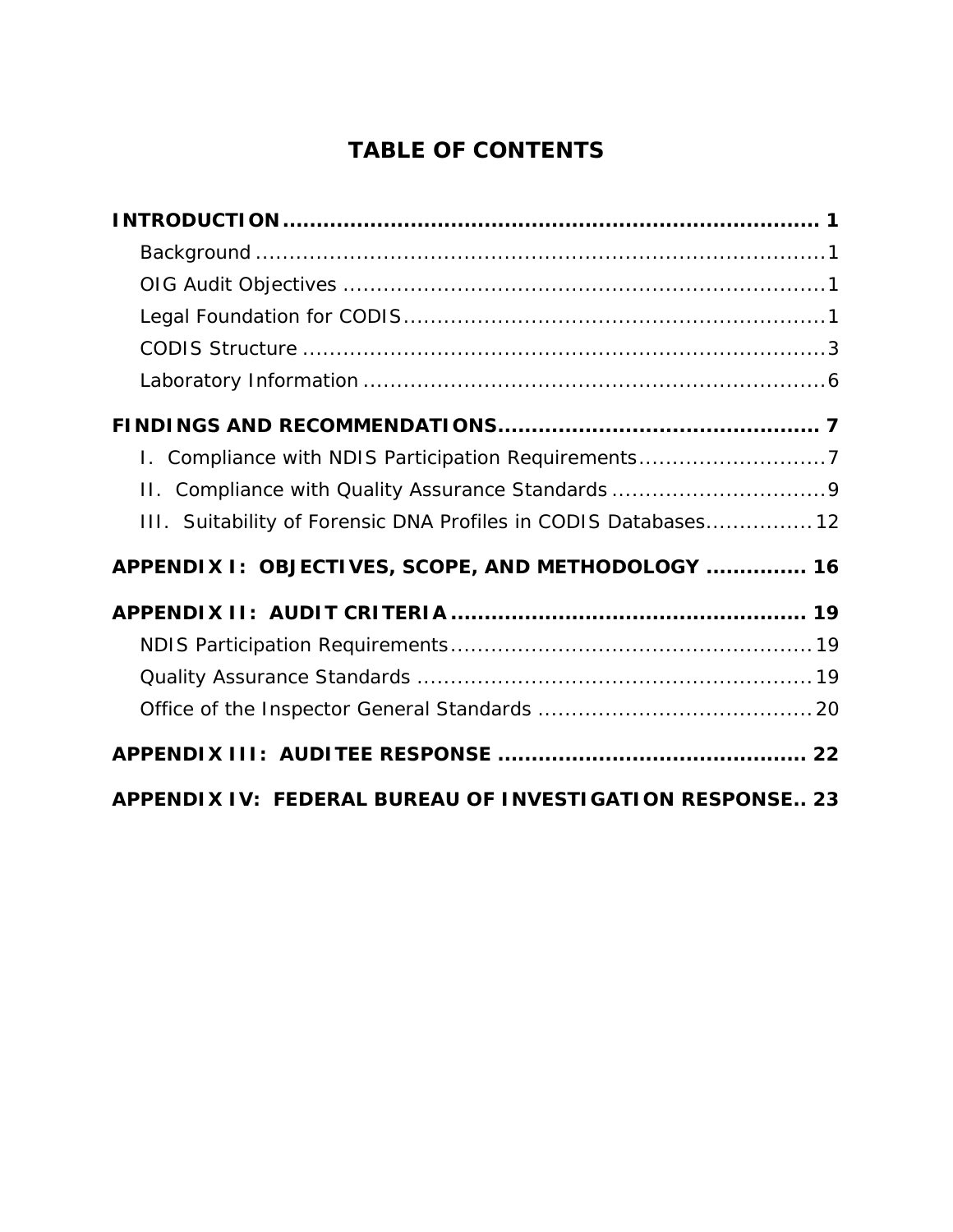# **INTRODUCTION**

 (MSP) Grand Rapids Laboratory (Laboratory). The Department of Justice Office of the Inspector General (OIG), Audit Division, has completed an audit of compliance with standards governing Combined DNA Index System (CODIS) activities at the Michigan State Police

#### <span id="page-5-0"></span>**Background**

or unidentified persons.<sup>3</sup> The FBI's CODIS Unit manages CODIS and is The Federal Bureau of Investigation's (FBI) CODIS provides an investigative tool to federal, state, and local crime laboratories in the United States using forensic science and computer technology. The CODIS program allows these laboratories to compare and match DNA profiles electronically, thereby assisting law enforcement in solving crimes and identifying missing responsible for its use in fostering the exchange and comparison of forensic DNA evidence.

#### <span id="page-5-1"></span>**OIG Audit Objectives**

Our audit covered the period from April 2010 through April 2012.<sup>4</sup> The Laboratory was in compliance with the National DNA Index System (NDIS) participation requirements; (2) the Laboratory was in compliance with the Quality Assurance Standards (QAS) issued by the FBI; and (3) the accurate, and allowable for inclusion in NDIS. Appendix I contains a detailed objectives of our audit were to determine if: (1) the MSP Grand Rapids Laboratory's forensic DNA profiles in CODIS databases were complete, description of our audit objectives, scope, and methodology; and Appendix II contains the criteria used to conduct the audit.

#### <span id="page-5-2"></span>**Legal Foundation for CODIS**

-

The FBI's CODIS program began as a pilot project in 1990. The DNA Identification Act of 1994 (Act) authorized the FBI to establish a national index of DNA profiles for law enforcement purposes. The Act, along with

<span id="page-5-3"></span> that contains encoded information necessary for building and maintaining life. Approximately 99.9 percent of human DNA is the same for all people. The differences found in the remaining 0.1 percent allow scientists to develop a unique set of DNA identification characteristics (a DNA profile) for an individual by analyzing a specimen containing DNA. <sup>3</sup> DNA, or deoxyribonucleic acid, is genetic material found in almost all living cells

<span id="page-5-4"></span> $4$  When selecting forensic profiles for detailed testing, we utilized a universe of profiles that were active in NDIS at the time of our audit, which included those uploaded since the inception of the CODIS program at the Grand Rapids Laboratory.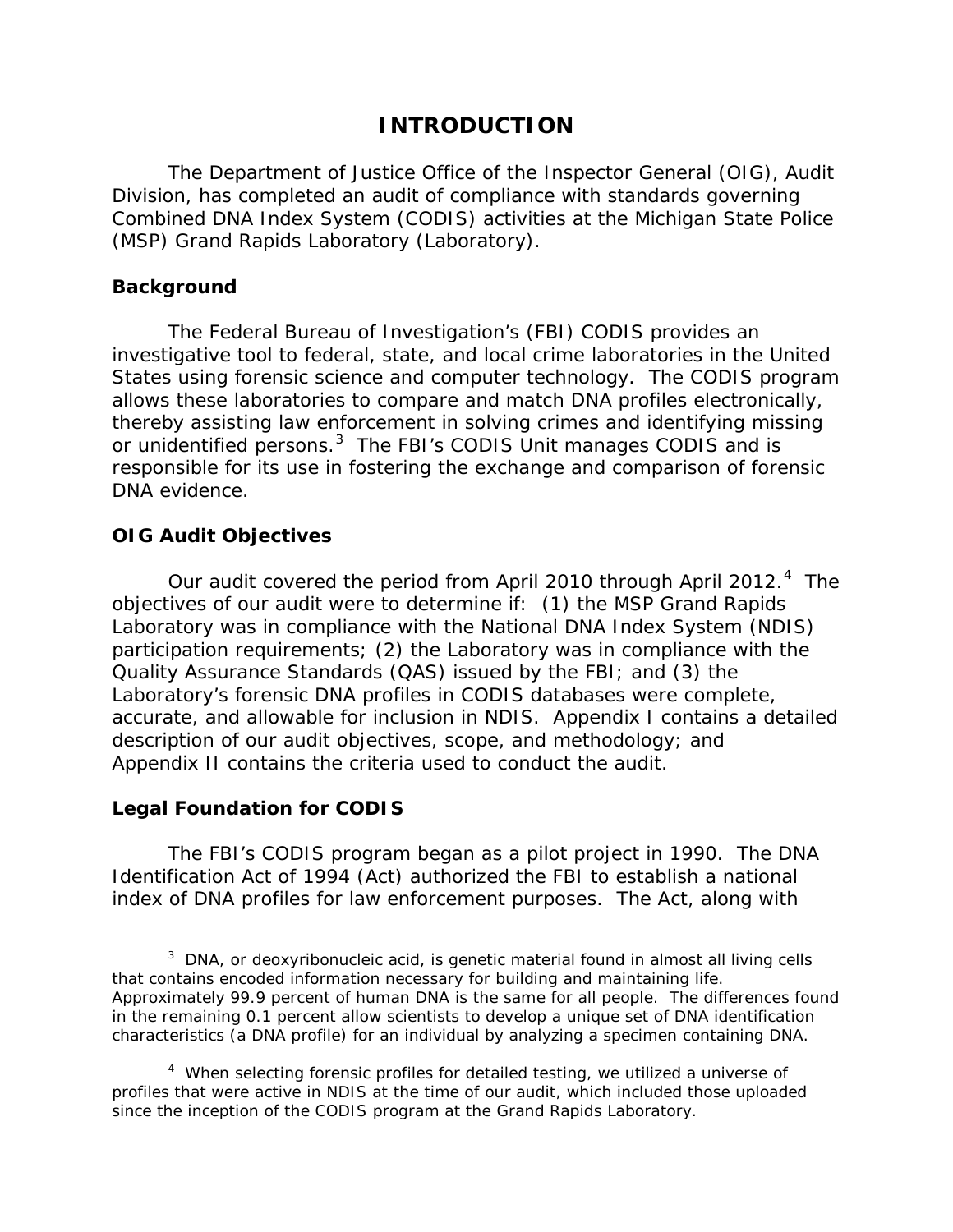providing the legal authority to establish and maintain NDIS.<sup>5</sup> subsequent amendments, has been codified in a federal statute (Statute)

#### *Allowable DNA Profiles*

 NDIS. The Statute also authorizes NDIS to include analysis of DNA samples The Statute authorizes NDIS to contain the DNA identification records of persons convicted of crimes, persons who have been charged in an indictment or information with a crime, and other persons whose DNA samples are collected under applicable legal authorities. Samples voluntarily submitted solely for elimination purposes are not authorized for inclusion in recovered from crime scenes or from unidentified human remains, as well as those voluntarily contributed from relatives of missing persons.

#### *Allowable Disclosure of DNA Profiles*

 or the U.S. Department of Defense – in accordance with QAS issued by the FBI. The DNA information in the index is authorized to be disclosed only: control purposes. The Statute requires that NDIS only include DNA information that is based on analyses performed by or on behalf of a criminal justice agency – (1) to criminal justice agencies for law enforcement identification purposes; (2) in judicial proceedings, if otherwise admissible pursuant to applicable statutes or rules; (3) for criminal defense purposes, to a defendant who shall have access to samples and analyses performed in connection with the case in which the defendant is charged; or (4) if personally identifiable information (PII) is removed for a population statistics database, for identification research and protocol development purposes, or for quality control purposes. 5 42 U.S.C.A. § 14132 (2006).

<span id="page-6-0"></span>Ì,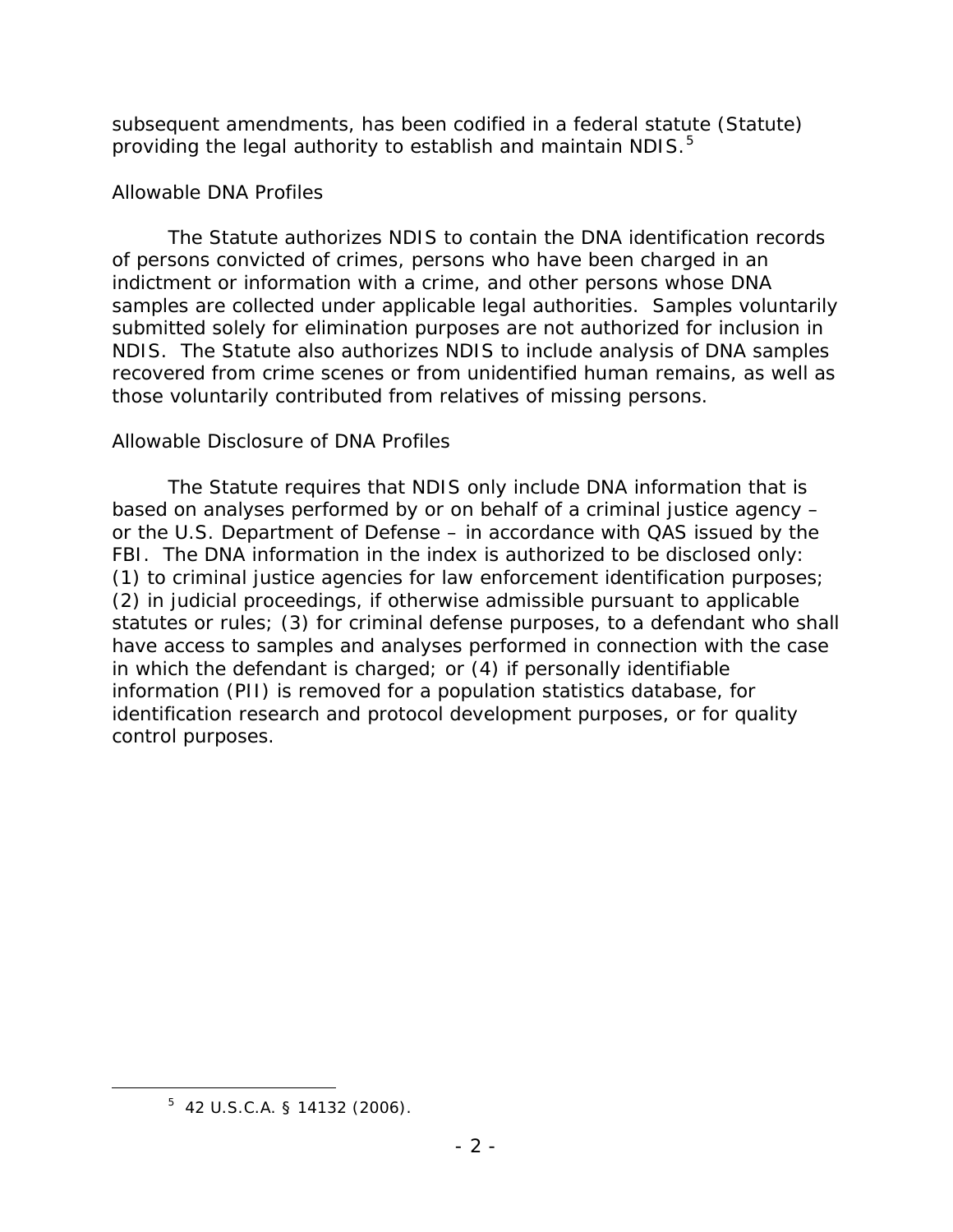#### <span id="page-7-0"></span>**CODIS Structure**

 compare DNA profiles electronically. CODIS consists of a hierarchy of three distinct levels: (1) NDIS, managed by the FBI as the nation's DNA database containing DNA profiles uploaded by participating states; (2) the State DNA Index System (SDIS) which serves as a state's DNA database containing (3) the Local DNA Index System (LDIS), used by local laboratories. DNA profiles originate at the local level and then flow upward to the state and, if allowable, national level. For example, the local laboratory in the Palm graphic below illustrates how the system hierarchy works. The FBI implemented CODIS as a distributed database with hierarchical levels that enables federal, state, and local crime laboratories to DNA profiles from local laboratories within the state and state offenders; and Beach County, Florida, Sheriff's Office sends its profiles to the state laboratory in Tallahassee, which then uploads the profiles to NDIS. Each state participating in CODIS has one designated SDIS laboratory. The SDIS laboratory maintains its own database and is responsible for overseeing NDIS issues for all CODIS-participating laboratories within the state. The



**Example of System Hierarchy within CODIS**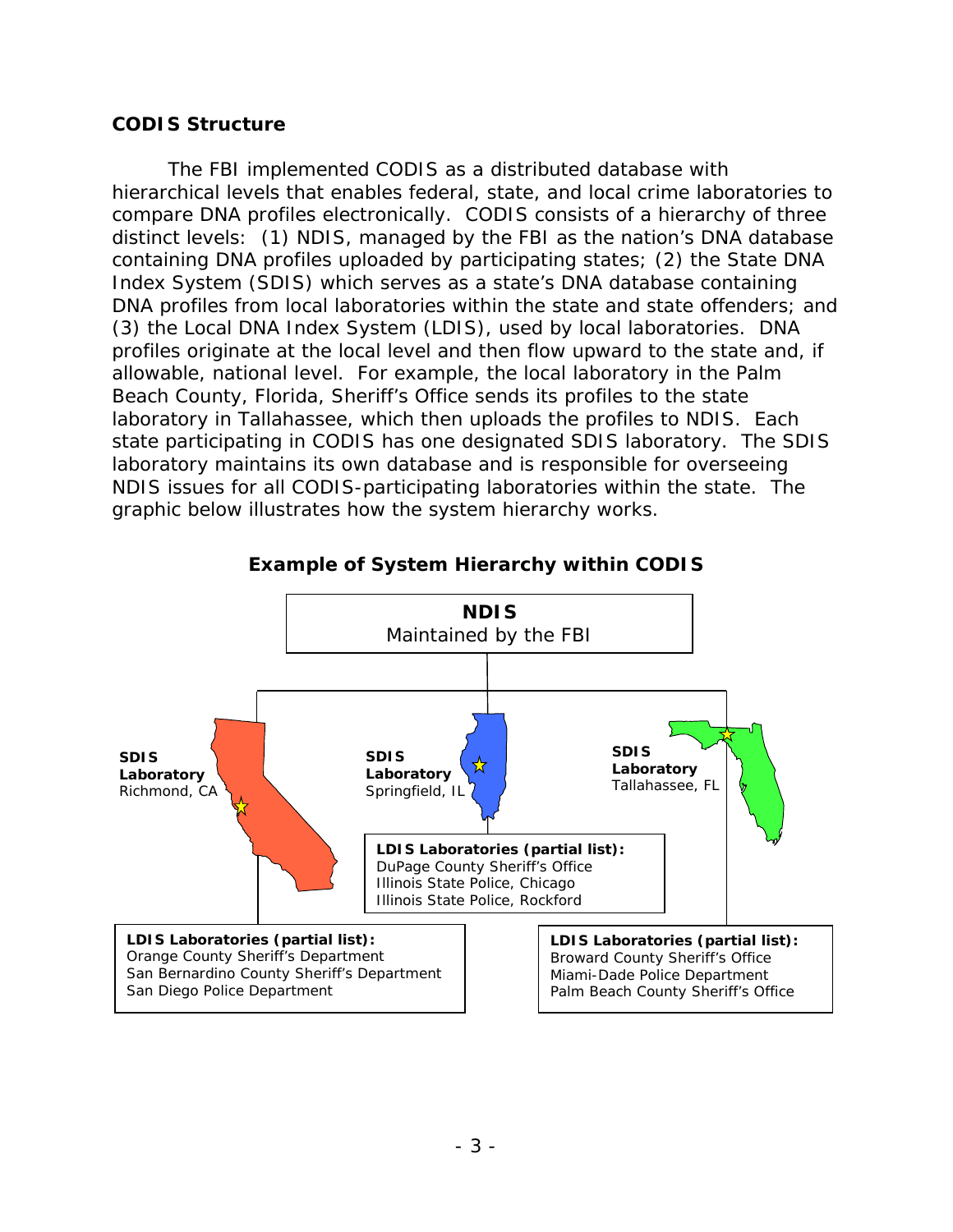#### *National DNA Index System*

 participating in the CODIS program to electronically compare DNA profiles on to-laboratory contacts. NDIS contains the following eight searchable indices: NDIS, the highest level in the CODIS hierarchy, enables laboratories a national level. NDIS does not contain names or other PII about the profiles. Therefore, matches are resolved through a system of laboratory-

- convicted of qualifying offenses.<sup>6</sup> • Convicted Offender Index contains profiles generated from persons
- Arrestee Index is comprised of profiles developed from persons who have been arrested, indicted, or charged in an information with a crime.
- Legal Index consists of profiles that are produced from DNA samples collected from persons under other applicable legal authorities.<sup>[7](#page-8-1)</sup>
- provide a DNA sample for analysis and entry into NDIS. • Detainee Index contains profiles from non-U.S. persons detained under the authority of the United States and required by law to
- evidence found at crime scenes. • Forensic Index profiles originate from, and are associated with,
- persons and deduced missing persons. • Missing Person Index contains known DNA profiles of missing
- deceased individuals.<sup>[8](#page-8-2)</sup> • Unidentified Human (Remains) Index holds profiles from unidentified living individuals and the remains of unidentified

<span id="page-8-0"></span>Ì, require a person to provide a DNA sample in accordance with applicable laws.  $6$  The phrase "qualifying offenses" refers to local, state, or federal crimes that

<span id="page-8-1"></span> $7$  An example of a Legal Index profile is one from a person found not guilty by reason of insanity who is required by the relevant state law to provide a DNA sample.

<span id="page-8-2"></span><sup>&</sup>lt;sup>8</sup> An example of an Unidentified Human (Remains) Index profile from a living person is a profile from a child or other individual who cannot or refuses to identify themselves.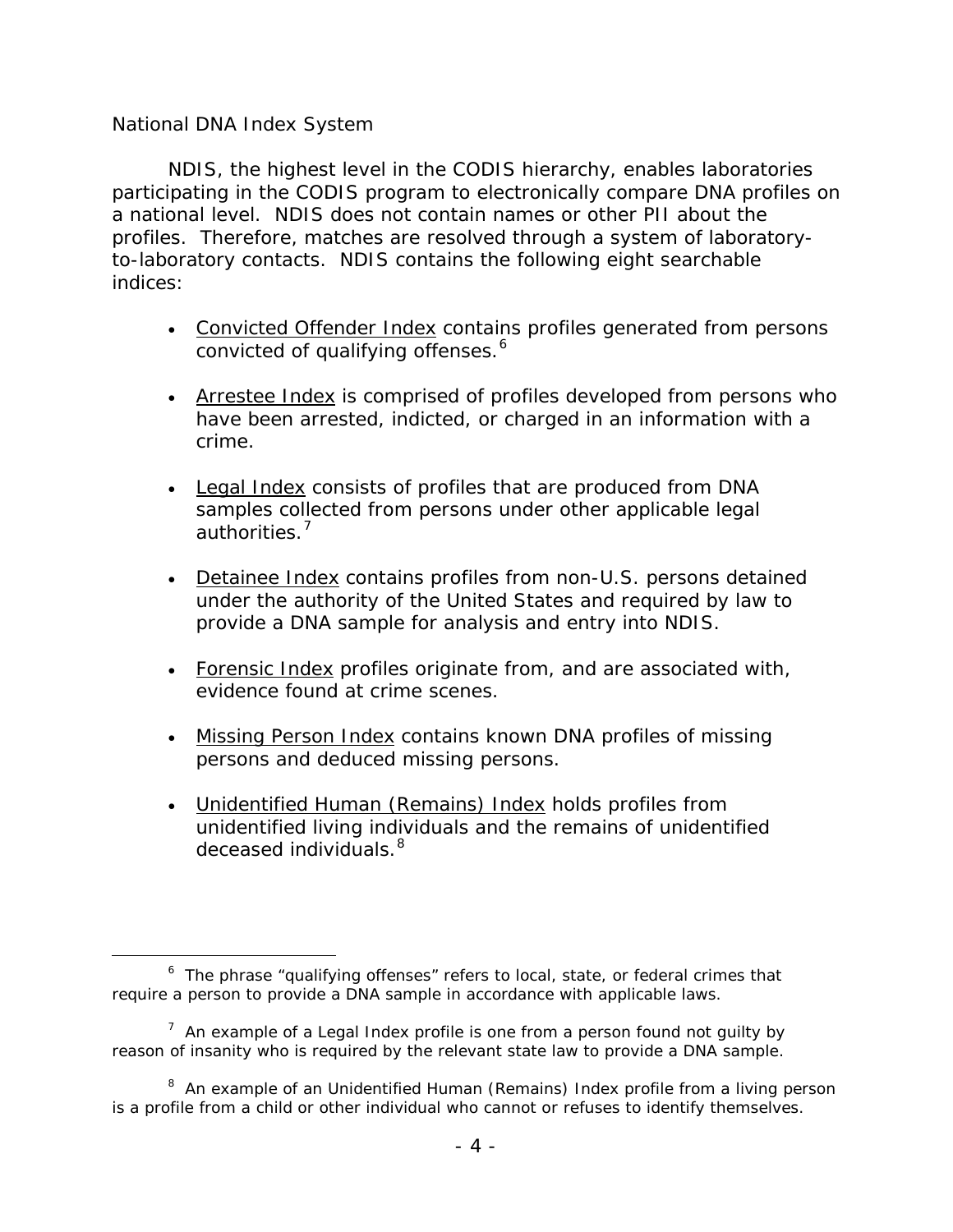missing. • Relatives of Missing Person Index is comprised of DNA profiles generated from the biological relatives of individuals reported

(2) identify missing and unidentified persons. Given these multiple databases, the main functions of CODIS are to: (1) generate investigative leads that may help in solving crimes, and

 (2) identify missing and unidentified persons. The Forensic Index generates investigative leads in CODIS that may help solve crimes. Investigative leads may be generated through matches between the Forensic Index and other indices in the system, including the Convicted Offender, Arrestee, and Legal Indices. These matches may provide investigators with the identity of suspected perpetrators. CODIS also links crime scenes through matches between Forensic Index profiles, potentially identifying serial offenders.

 Index. In addition, the profiles within the Missing Person and Unidentified leads in solving missing and unidentified person cases. In addition to generating investigative leads, CODIS furthers the objectives of the FBI's National Missing Person DNA Database program through its ability to identify missing and unidentified individuals. For instance, those persons may be identified through matches between the profiles in the Missing Person Index and the Unidentified Human (Remains) Human (Remains) Indices may be vetted against the Forensic, Convicted Offender, Arrestee, Detainee, and Legal Indices to provide investigators with

#### *State and Local DNA Index Systems*

 profiles to NDIS, a Memorandum of Understanding (MOU) must be signed defines the responsibilities of each party, includes a sublicense for the use of are required to adhere to the MOU signed by the SDIS laboratory. The FBI provides CODIS software free of charge to any state or local law enforcement laboratory performing DNA analysis. Laboratories are able to use the CODIS software to upload profiles to NDIS. However, before a laboratory is allowed to participate at the national level and upload DNA between the FBI and the applicable state's SDIS laboratory. The MOU CODIS software, and delineates the standards laboratories must meet in order to utilize NDIS. Although officials from LDIS laboratories do not sign an MOU, LDIS laboratories that upload DNA profiles to an SDIS laboratory

 state, and federal laws, as well as NDIS regulations. However, states or localities may maintain NDIS-restricted profiles in SDIS or LDIS. For States are authorized to upload DNA profiles to NDIS based on local, instance, a local law may allow for the collection and maintenance of a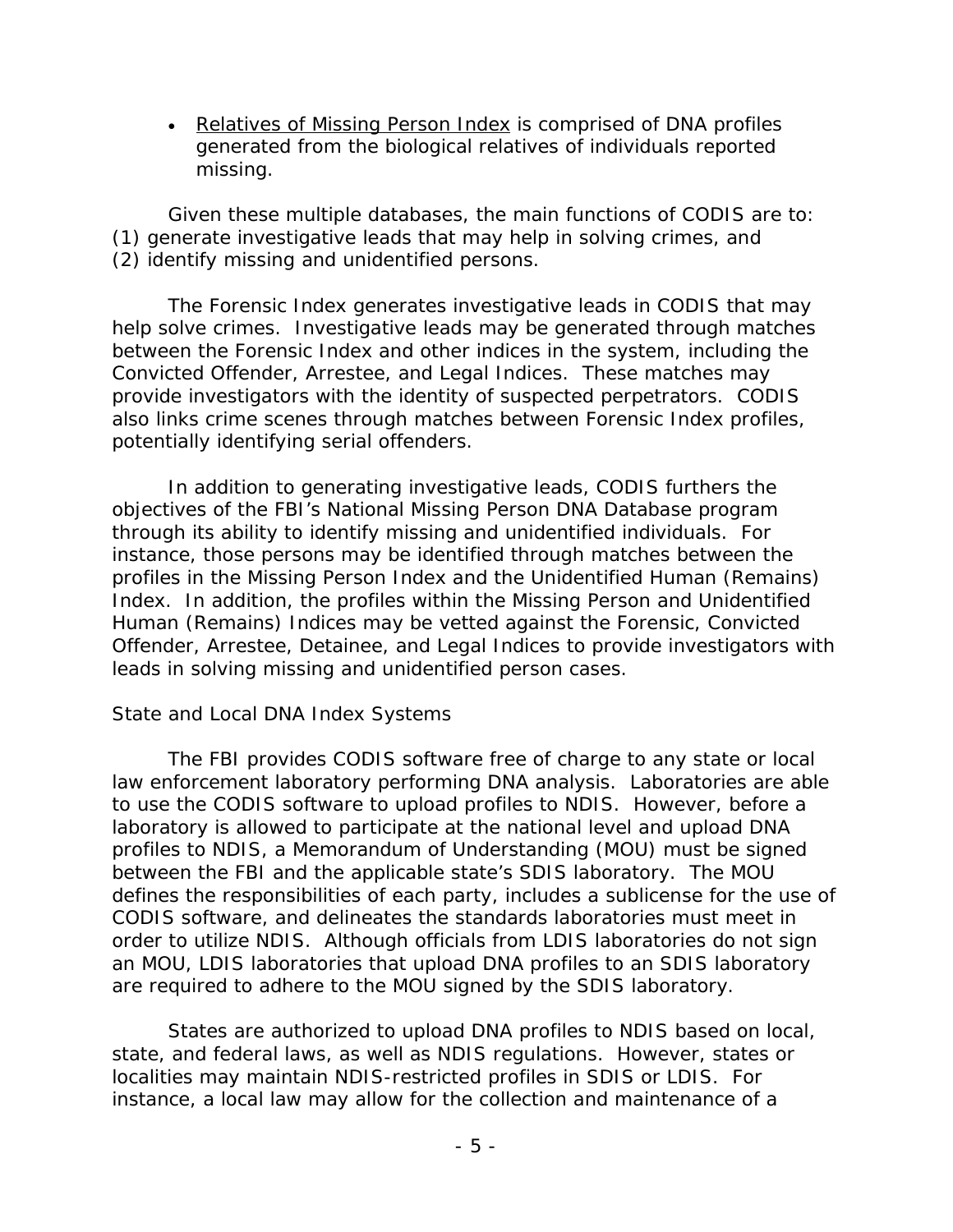that profile to the national level. victim profile at LDIS but NDIS regulations do not authorize the upload of

 system increases because the potential for additional leads rises. However, profiles that laboratories upload to the system. Incomplete CODIS profiles not contain all of the DNA information that resulted from a DNA analysis and may not be searched in NDIS. $^{9}$  The probability of a false match among DNA profiles is reduced as the completeness of a profile increases. Inaccurate CODIS becomes more useful as the quantity of DNA profiles in the the utility of CODIS relies upon the completeness, accuracy, and quality of are those for which the required number of core loci were not tested or do profiles, which contain incorrect DNA information or an incorrect specimen number, may generate false-positive leads, false-negative comparisons, or lead to the misidentification of a sample. Further, laws and regulations exclude certain types of profiles from being uploaded to CODIS to prevent violations to an individual's privacy and foster the public's confidence in CODIS. Therefore, it is the responsibility of the Laboratory to ensure that it is adhering to the NDIS participation requirements and the profiles uploaded to CODIS are complete, accurate, and allowable for inclusion in NDIS.

# <span id="page-10-0"></span>**Laboratory Information**

<span id="page-10-1"></span>l

 The audited Laboratory participates in the CODIS program as a Local accreditation by the American Society of Crime Laboratory Directors DNA Index System Laboratory. The Laboratory began using DNA to process criminal cases in 1999 and sent its information to the MSP main laboratory in Lansing, Michigan, to be entered into CODIS. This practice continued until 2001 when the Grand Rapids Laboratory received its own CODIS terminals and equipment. The Laboratory performs analysis on forensic samples, and our audit focused on the analysis of forensic profiles. The Laboratory did not contract with an outside laboratory for the analysis of forensic samples during our review period. We verified that the Laboratory received its last (ASCLD) in 2006 and is reviewed every 5 years. In December 2011, the lab was reviewed for re-accreditation and the report had no findings of non-compliance. However, that review had not been closed out at the time of our fieldwork.

 $9$  A "locus" is a specific location on a chromosome. The plural form of locus is loci.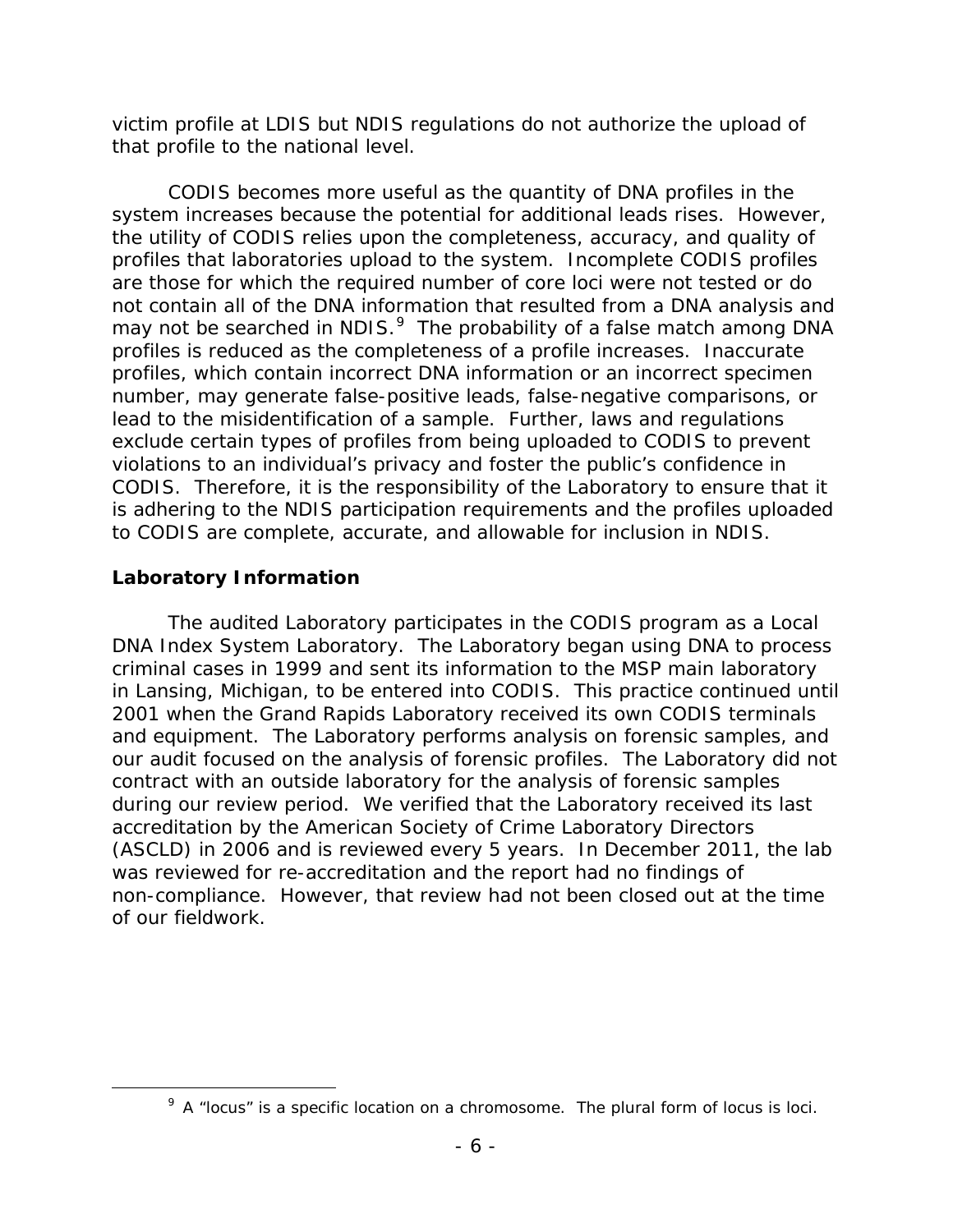# **FINDINGS AND RECOMMENDATIONS**

## <span id="page-11-1"></span><span id="page-11-0"></span>**I. Compliance with NDIS Participation Requirements**

The Laboratory complied with the NDIS participation requirements we reviewed.

 laboratories that participate in the CODIS program at the national level. The requirements we reviewed are listed in Appendix II of this report. The NDIS participation requirements, which consist of the MOU and the NDIS Procedure Manual, establish the responsibilities and obligations of MOU describes the CODIS-related responsibilities of both the Laboratory and the FBI. The NDIS Procedure Manual is comprised of the NDIS operational procedures and provides detailed instructions for laboratories to follow when performing certain procedures pertinent to NDIS. The NDIS participation

## **Results of the OIG Audit**

 requirements we reviewed. Specifically, we found that the Laboratory resolving the NDIS matches we reviewed. The results of our audit are We found that the Laboratory complied with the NDIS participation maintained adequate security over its facilities and CODIS servers, submitted the required background information on CODIS users to the FBI, kept records showing CODIS users were properly trained, and were timely in described in more detail below.

- through tour of the building and the Laboratory. We identified no • We interviewed the CODIS Administrator and conducted a walksignificant concerns regarding the Laboratory's procedures for securing the CODIS server or the Laboratory's facilities.
- We interviewed the CODIS Administrator to determine that appropriate staff have received a copy of the NDIS procedures manual and measures have been taken to ensure personnel understand and abide by the manual. We also interviewed two CODIS users and determined that they understood NDIS procedures and could access the procedures via the Laboratory's online system.
- the 2012 annual NDIS training. • We verified with the FBI that all Laboratory CODIS users completed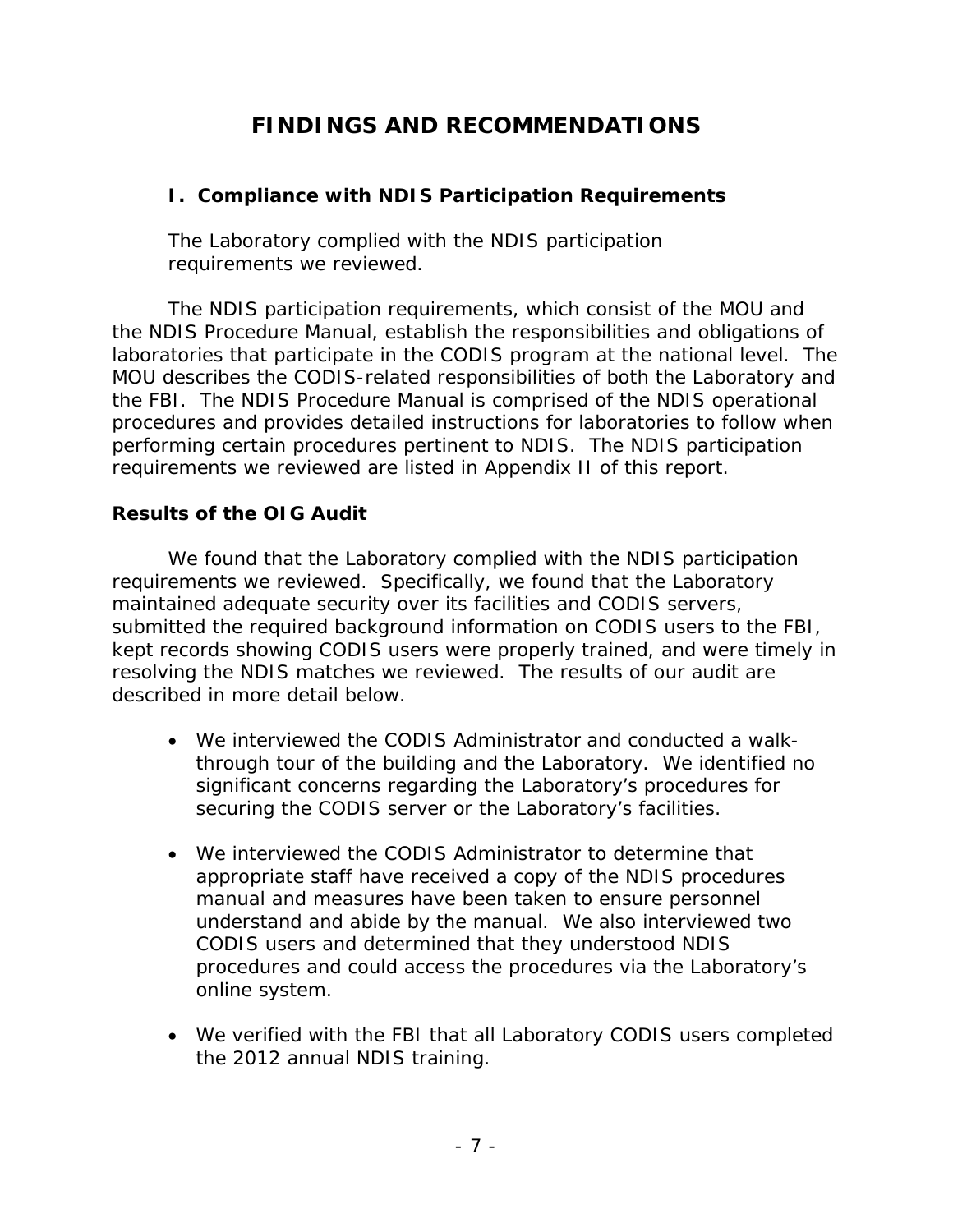- The Laboratory is required to submit certain background and security information to the FBI for each CODIS user. We verified that the Laboratory submitted the required information to the FBI.
- We reviewed a sample of five NDIS matches and determined that each match was confirmed by the Laboratory in a timely manner, and the investigators were notified within 2 weeks of the match.

#### **Conclusion**

 We found the Laboratory to be in compliance with all areas of NDIS recommendations concerning our review of NDIS participation requirements. participation requirements that we reviewed. We made no recommendations concerning our review of NDIS participation requirements.<br>- 8 -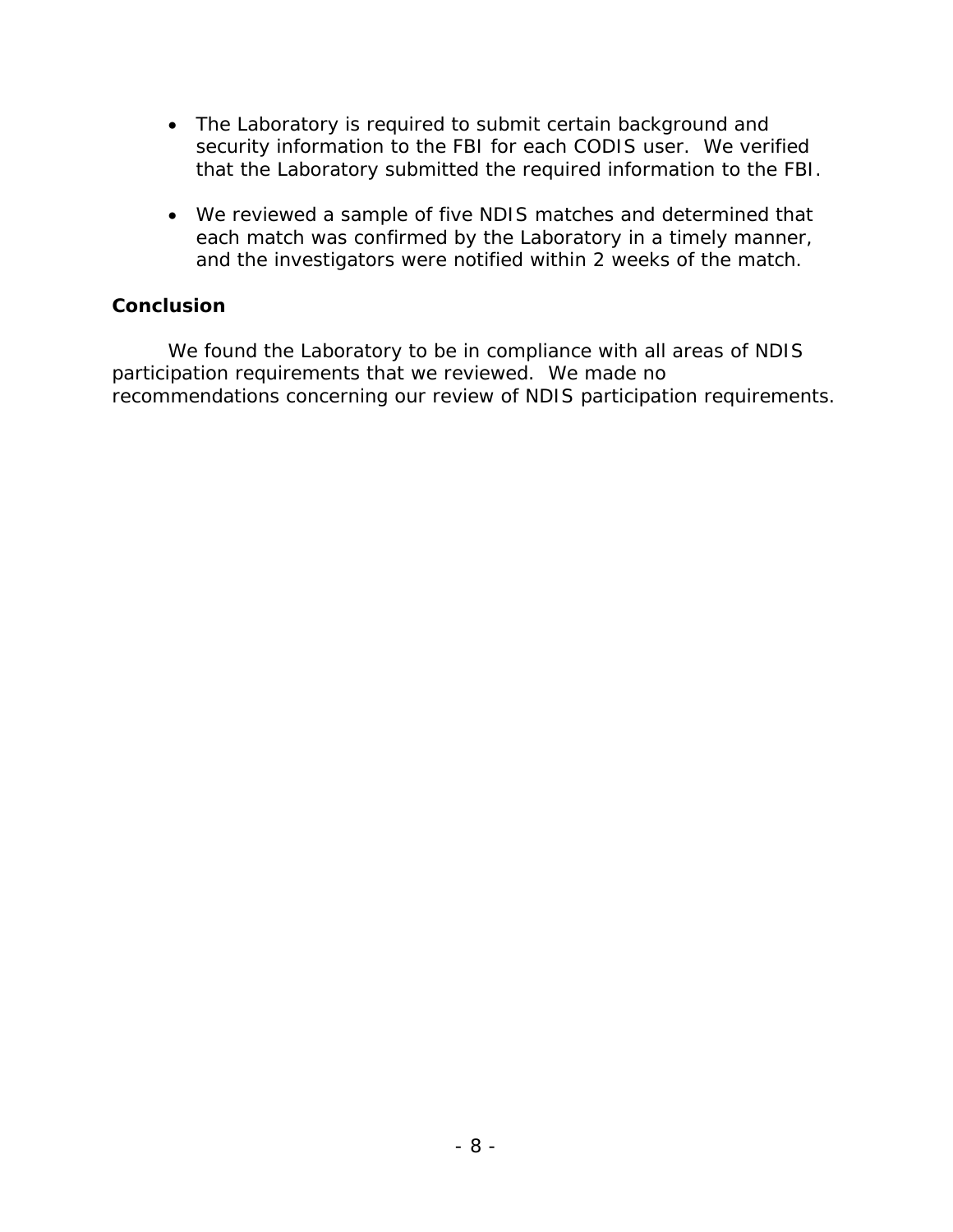#### <span id="page-13-0"></span>**II. Compliance with Quality Assurance Standards**

The Laboratory complied with the Forensic Quality Assurance Standards we reviewed.

 quality and integrity of the data it produces. We also assessed the two most recent QAS reviews that the laboratory underwent.<sup>[11](#page-13-2)</sup> The QAS we reviewed are listed in Appendix II. During our audit, we considered the Forensic Quality Assurance Standards ( $QAS$ ) issued by the FBI.<sup>10</sup> These standards describe the quality assurance requirements that the Laboratory must follow to ensure the

#### **Results of the OIG Audit**

 We found that the Laboratory complied with the Forensic QAS tested. These results are described in more detail below.

- The Laboratory underwent a QAS review in each of the last reviews by external reviewers. 2 calendar years as required by the QAS for laboratory reviews. In June 2010 and December 2011, the laboratory underwent QAS
- training course. In the June 2010 external review report, there this report and considered the Laboratory to be in compliance on February 9, 2012. According to the December 2011 external review • We reviewed the most recent QAS reports provided by the Laboratory's CODIS Administrator. The FBI's QAS Review Document was used to conduct the external reviews. We contacted the FBI and verified that at least one reviewer on each of the external teams had successfully completed the FBI QAS Review were findings and responses with corrective actions. The FBI closed report, there were no instances of laboratory noncompliance with the QAS.

<span id="page-13-1"></span><sup>-</sup><sup>10</sup> Forensic Quality Assurance Standards refer to the Quality Assurance Standards for Forensic DNA Testing Laboratories, effective September 1, 2011.

<span id="page-13-2"></span><sup>&</sup>lt;sup>11</sup> The QAS require that laboratories undergo annual audits. Every other year, the QAS require that the audit be performed by an external agency that performs DNA identification analysis and is independent of the laboratory being reviewed. These audits are not required by the QAS to be performed in accordance with Government Auditing Standards (GAS) and are not performed by the Department of Justice, Office of the Inspector General. Therefore, we will refer to the QAS audits as reviews (either an internal laboratory review or an external laboratory review, as applicable) to avoid confusion with our audits that are conducted in accordance with GAS.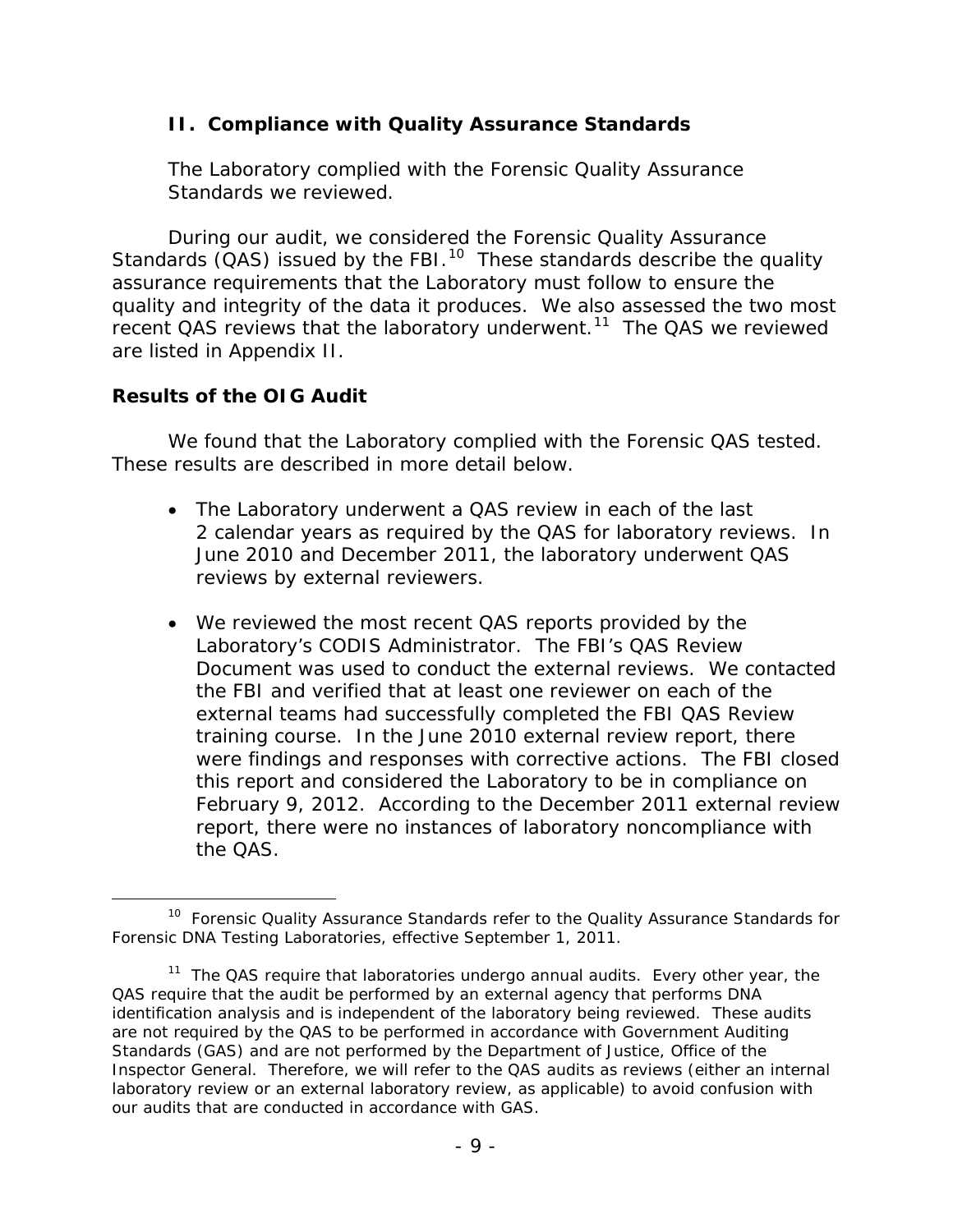- reports to the NDIS Custodian in the FBI within 30 days of the Laboratory receiving them. The external audit reports from Custodian in the FBI within 30 days of the date the Laboratory received its copy of the report. • The QAS require that the Laboratory submit external QAS review June 2010 and December 2011 were both sent to the NDIS
- Our review of the December 2011 external review report confirmed there were no repeat findings.
- Auditors who participated in the external reviews certified that they were free from conflicts of interest.
- We toured the Laboratory building and interviewed the CODIS Administrator, and we determined that the facility appeared to have adequate physical access controls in place.
- adequate procedures in place to ensure the integrity of physical • We interviewed the CODIS Administrator and reviewed written policies and concluded that the Laboratory appeared to have evidence.
- process. We determined that the policies and procedures appeared to be adequate. During our laboratory tour, we confirmed that room into another. As a result, the Laboratory kept evidence • We interviewed the CODIS Administrator and reviewed policies and practices regarding the separation of samples during the analysis within the DNA Laboratory, individual rooms were set up in a walkthrough design so that the analysis of samples moved from one examination, DNA extraction, and Polymerase Chain Reaction (PCR) setup areas separate from one another.
- analysis. Any samples remaining after analysis are returned to the submitting agency. • We interviewed the Laboratory Director and discovered that the Laboratory does not maintain any evidentiary samples after
- We learned that the Laboratory did not outsource the analysis of its the past 2 years. forensic DNA samples to another laboratory and has not done so in the past 2 years.<br>- 10 -<br>- 10 -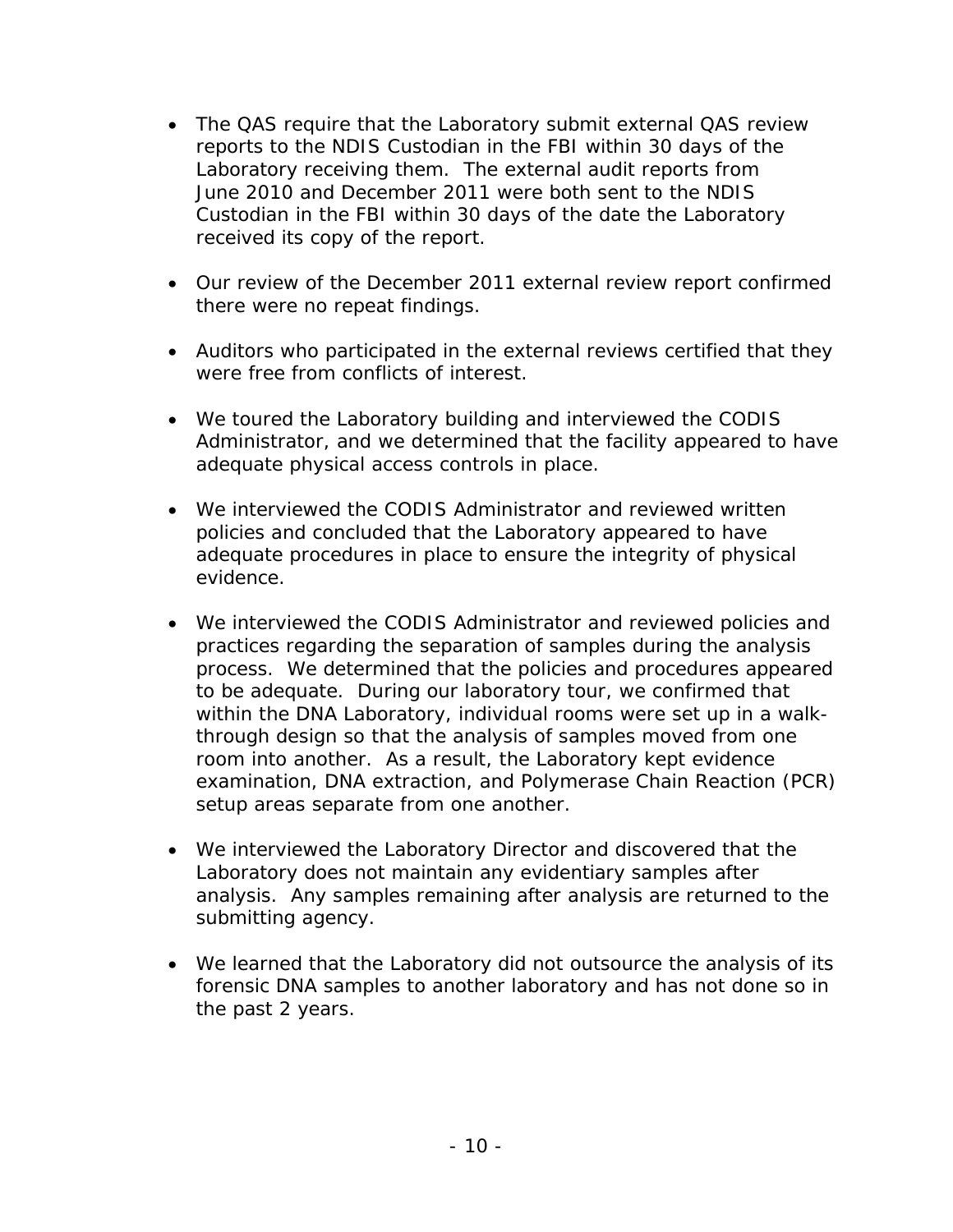#### **Conclusion**

 We found the Laboratory to be in compliance with all areas of QAS requirements that we reviewed. Specifically, we found that the Laboratory: (1) underwent QAS reviews within designated timeframes; (2) had and limited to authorized personnel; and (3) followed protocols with regard examination, DNA extraction, and PCR setup areas. We made no procedures in place to ensure that access to the Laboratory was controlled to amplified samples being maintained in separate rooms from the evidence recommendations concerning our review of Quality Assurance Standards.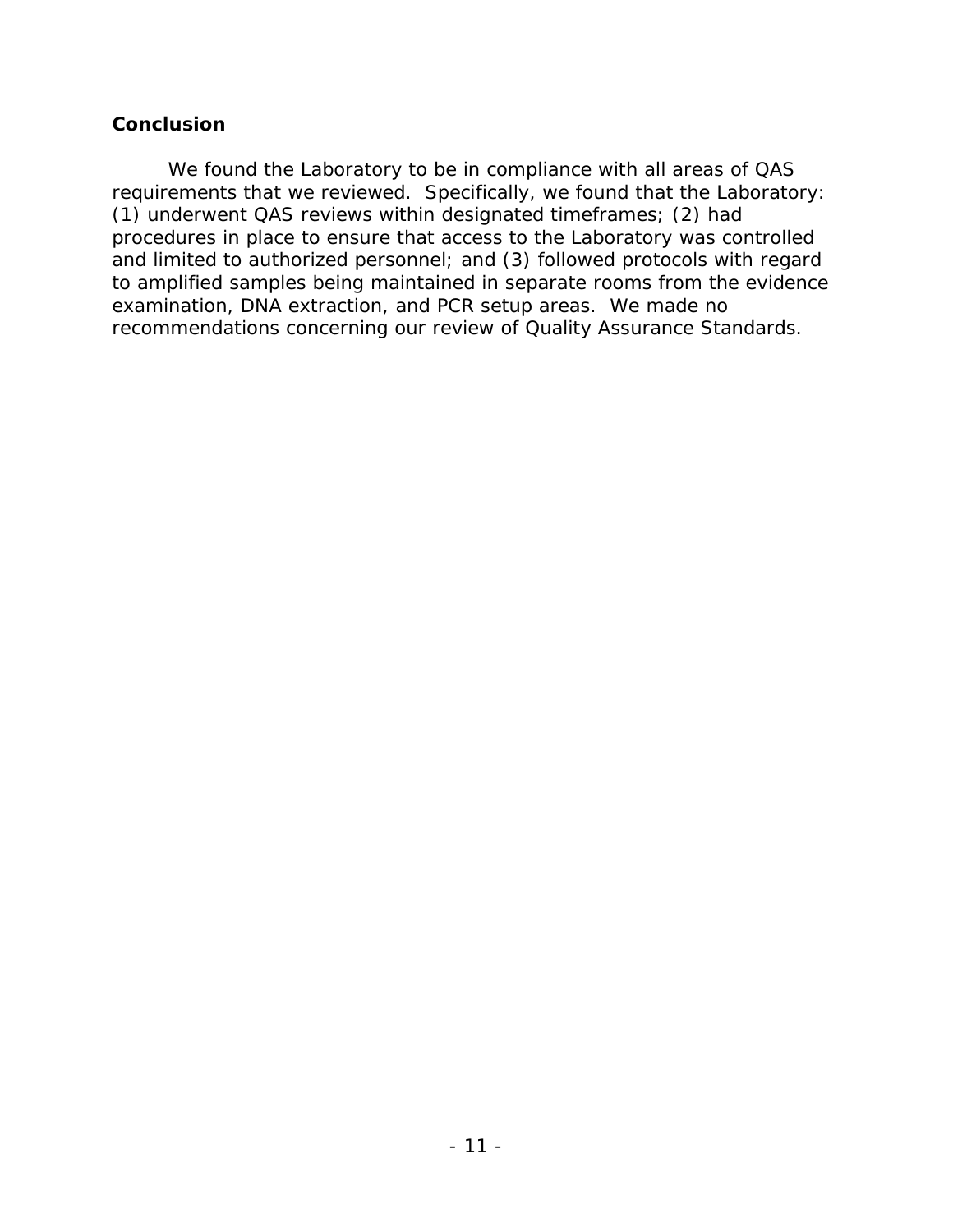#### <span id="page-16-0"></span> **III. Suitability of Forensic DNA Profiles in CODIS Databases**

 NDIS. The profiles were either missing supporting information to could not be connected to the crime scene. Of the 100 forensic profiles we reviewed, 92 profiles were complete, accurate, and allowable for inclusion in NDIS. We identified eight profiles that were not allowable for inclusion in sustain their allowability in NDIS, belonged to the victim, or

 established standards that require a profile include all the loci for which the We reviewed a sample of the Laboratory's forensic DNA profiles to determine whether each profile was complete, accurate, and allowable for inclusion in NDIS. To test the completeness and accuracy of each profile, we analyst obtained results and that the values at each locus match those identified during analysis. Our standards are described in more detail in Appendix II of this report.

 acceptance standards by which laboratories must abide. The FBI also is allowable in the forensic index at NDIS. Laboratories are prohibited from victim or another known person that is not a suspect. A profile at NDIS that time of collection. However, NDIS guidelines prohibit profiles that match a at the crime scene or part of the crime scene independent of the crime. For NDIS. The NDIS procedures we reviewed are listed in Appendix II of this report. The FBI's NDIS operational procedures establish the DNA data developed a flowchart as guidance for the laboratories for determining what uploading forensic profiles to NDIS that clearly match the DNA profile of the matches a suspect may be allowable if the contributor is unknown at the suspect if that profile could reasonably have been expected to be on an item instance, a profile from an item seized from the suspect's person, such as a shirt, or that was in the possession of the suspect when collected, is generally not a forensic unknown and would not be allowable for upload to

#### **Results of the OIG Audit**

the Laboratory had uploaded to NDIS as of April 5, 2012.<sup>12</sup> Of the NDIS. The CODIS Administrator agreed with our findings and deleted all eight profiles from CODIS. The remaining profiles sampled were complete, We selected a sample of 100 profiles out of the 3,649 forensic profiles 100 forensic profiles sampled, we found 8 were unallowable for upload to

<span id="page-16-1"></span>l profiles that were active in NDIS at the time of our audit, which included those uploaded since the inception of the CODIS program at the Grand Rapids Laboratory. <sup>12</sup> When selecting forensic profiles for detailed testing, we utilized a universe of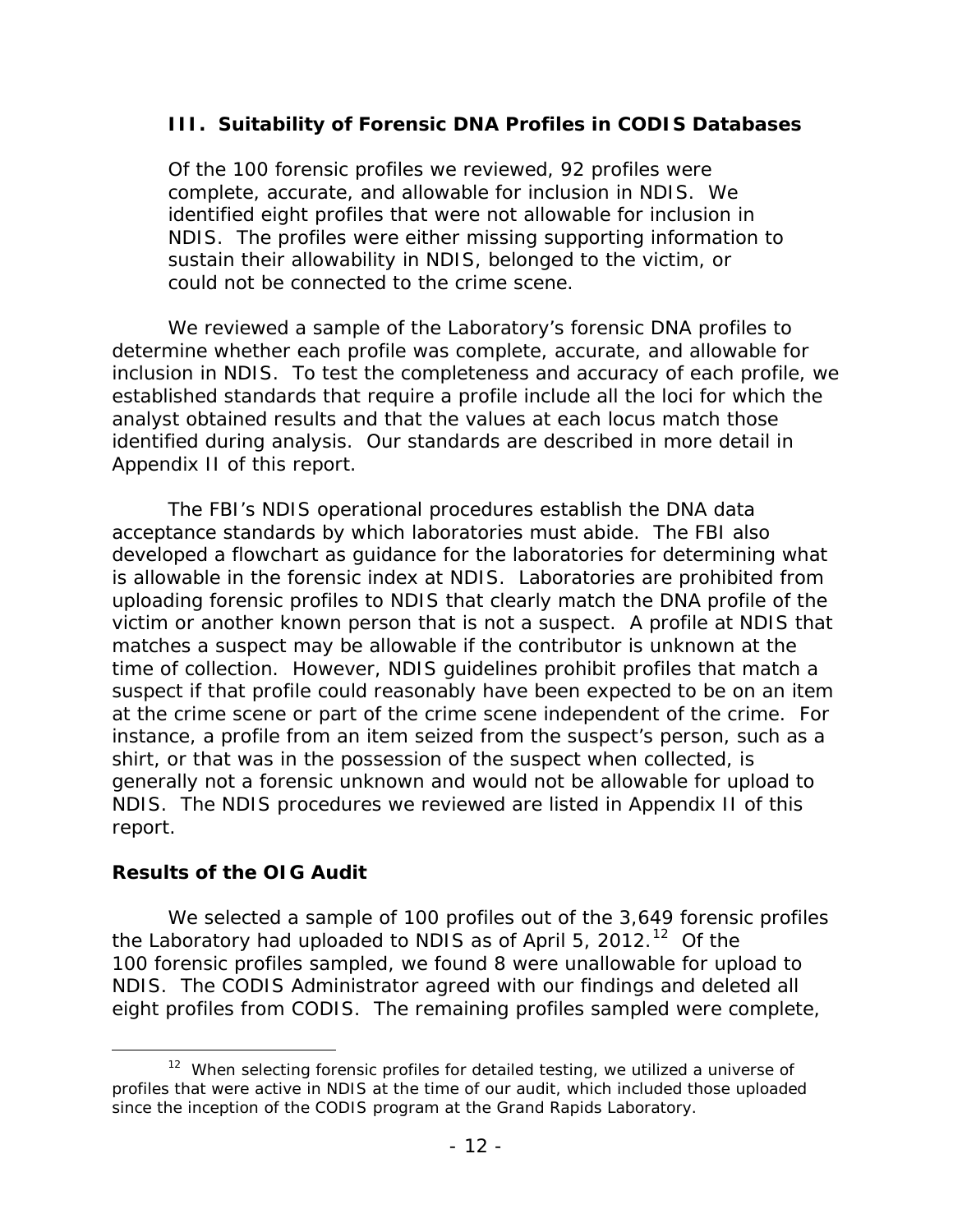accurate, and allowable for inclusion in NDIS. The specific exceptions are explained in more detail below.

#### *OIG Sample Number 5*

 crime scene evidence. Therefore, this sample is not valid for inclusion in The profile was taken from the swabbing of a plastic applicator that was found at the suspect's house, which was not the scene of the crime. In accordance with FBI guidance on how to determine what DNA data is allowable in NDIS, profiles should be developed from biological material of NDIS.

## *OIG Sample Number 6*

 The profile was derived from the swabbing of the top of a bottle that was found on the suspect, but not at the crime scene. Because the profile was not developed from biological material of crime scene evidence and was collected from an object found on the suspect's person where the individual's DNA would reasonably be expected to exist, this sample is not valid for inclusion in NDIS.

## *OIG Sample Number 7*

 from the suspect during the arrest, which was at his brother's house, not at the scene of the crime. In accordance with the FBI guidance described The profile was developed from a rag with a blood stain that was taken above, this sample is not valid for inclusion in NDIS because it was not developed from biological material of crime scene evidence.

## *OIG Sample Number 11*

 trash that was hauled away from a service station. This case was a the service station. The sample was not taken from the crime scene, as The profile was taken from the inside of a condom that was found in homicide that occurred at a residence and the body was left in a car behind required by the FBI guidance described above; therefore, it is not valid for inclusion in NDIS.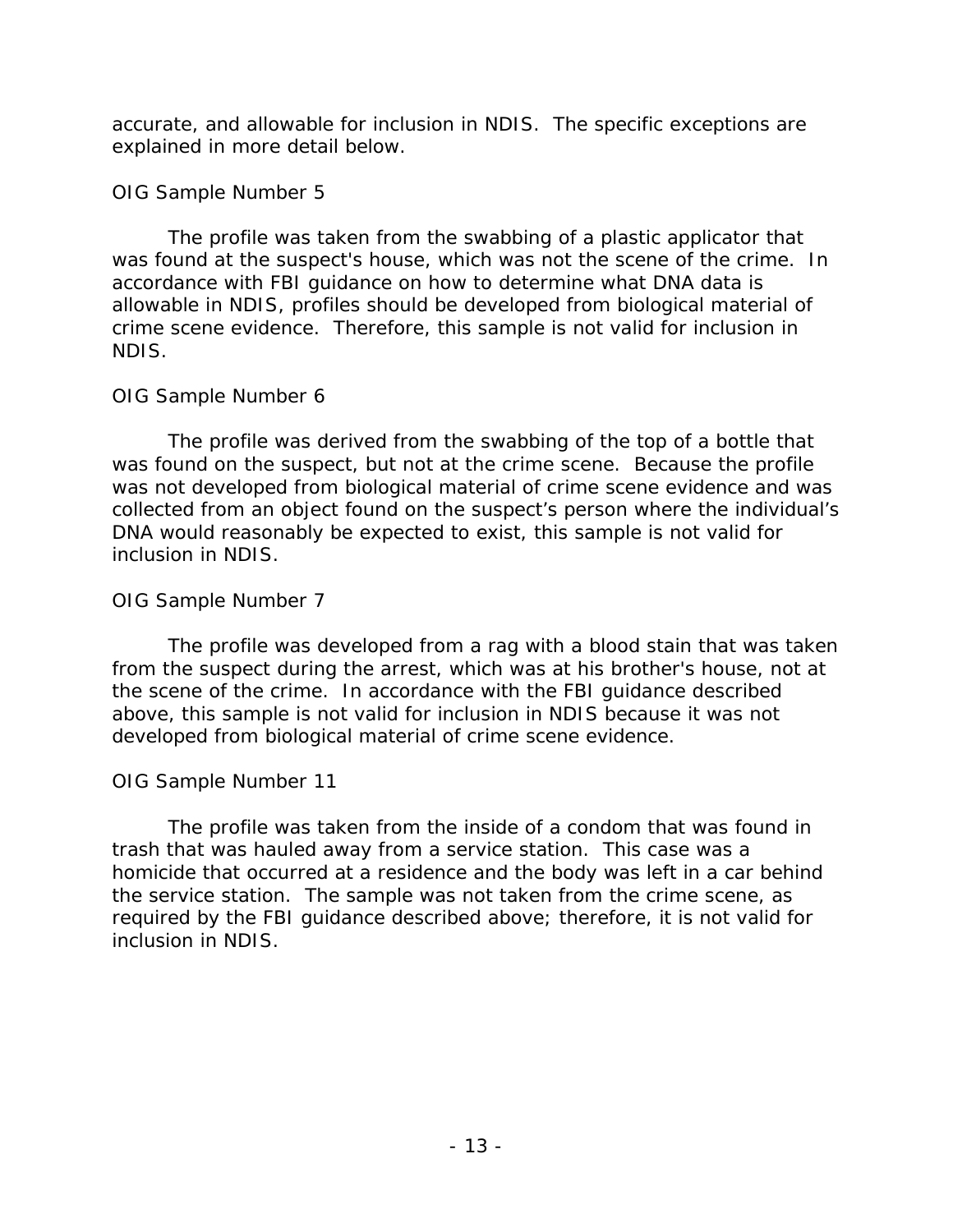#### *OIG Sample Number 26*

 gun magazine. According to the case records, the suspect was not bleeding; only the victim was bleeding. Therefore, it appears the blood on the gun Administrator, and the Laboratory removed the profile from NDIS. This case was an assault, and the profile was taken from blood on a was likely from the victim. We discussed this case with the CODIS

#### *OIG Sample Number 28*

 This profile was taken from a swabbing of a pistol grip. The pistol was obtained as part of a search warrant from a location that was not the scene of a crime; therefore, this profile is not allowable for inclusion in NDIS.

#### *OIG Sample Number 49*

 no further information in the file from the law enforcement agency. The that time were destroyed. This profile fell into that timeframe. During our audit, the CODIS Administrator contacted the FBI and the local District contact deferred to the District Attorney's opinion on the matter. The would not be able to prosecute the suspect if there was a CODIS match. The profile was taken from a sexual assault swab. However, there was CODIS Administrator told us that there were major problems at this law enforcement agency during the 1990s, and all agency files originating during Attorney in an attempt to determine the proper course of action. The FBI District Attorney stated that without the law enforcement records, they Because it could not be shown that the profile was attributable to a putative perpetrator, this profile was removed from NDIS.

## *OIG Sample Number 63*

 This case was a murder/non-negligent homicide, and the profile was taken from the swabbing of a revolver. This gun was found during a traffic stop, not at the scene of the crime. Because the profile was not developed from biological material of crime scene evidence, this sample is not valid for inclusion in NDIS.

## **Conclusion**

 Out of the 100 profiles we reviewed, 8 were unallowable for inclusion in NDIS. The remaining profiles were complete, accurate, and allowable for inclusion in NDIS. Of the eight unallowable profiles, six were not developed from biological material of crime scene evidence (one of which was also taken from the suspect's person), one lacked supporting documentation to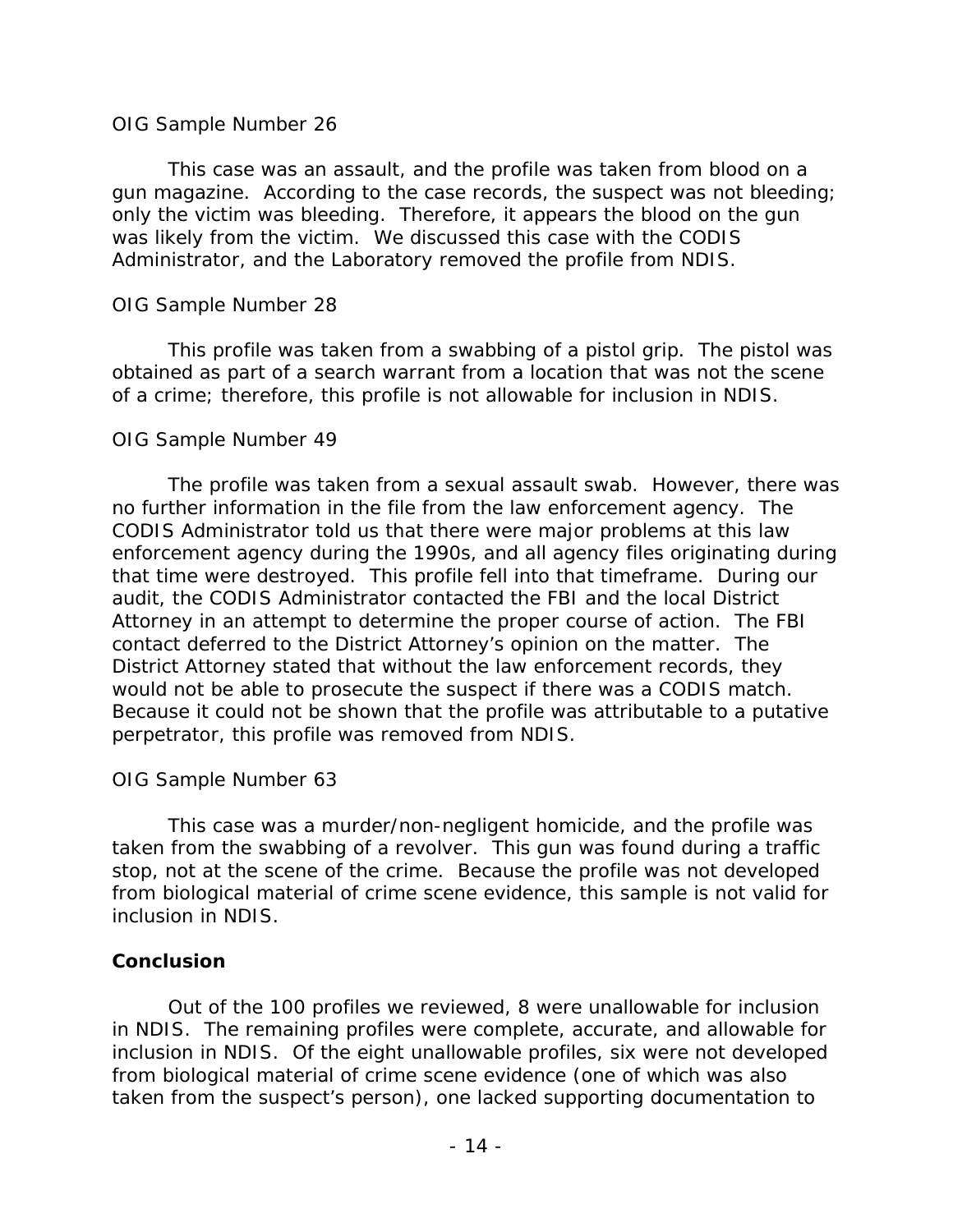other was likely the victim's profile. All eight of the unallowable profiles in reflect any errors in the last 5 years, it appears the Laboratory has since followed the guidance to prevent the entry of unallowable profiles in NDIS. show that the profile was attributable to a putative perpetrator, and the our sample were processed by the Laboratory prior to the 2006 FBI guidance regarding the allowability of profiles in NDIS.<sup>[13](#page-19-0)</sup> Because our sample did not Therefore, we made no recommendations concerning our review of Forensic DNA profiles.

<span id="page-19-0"></span><sup>-</sup> $13$  In addition, in 2007 the FBI began compelling CODIS laboratories to maintain information in their files to support allowability of the profiles.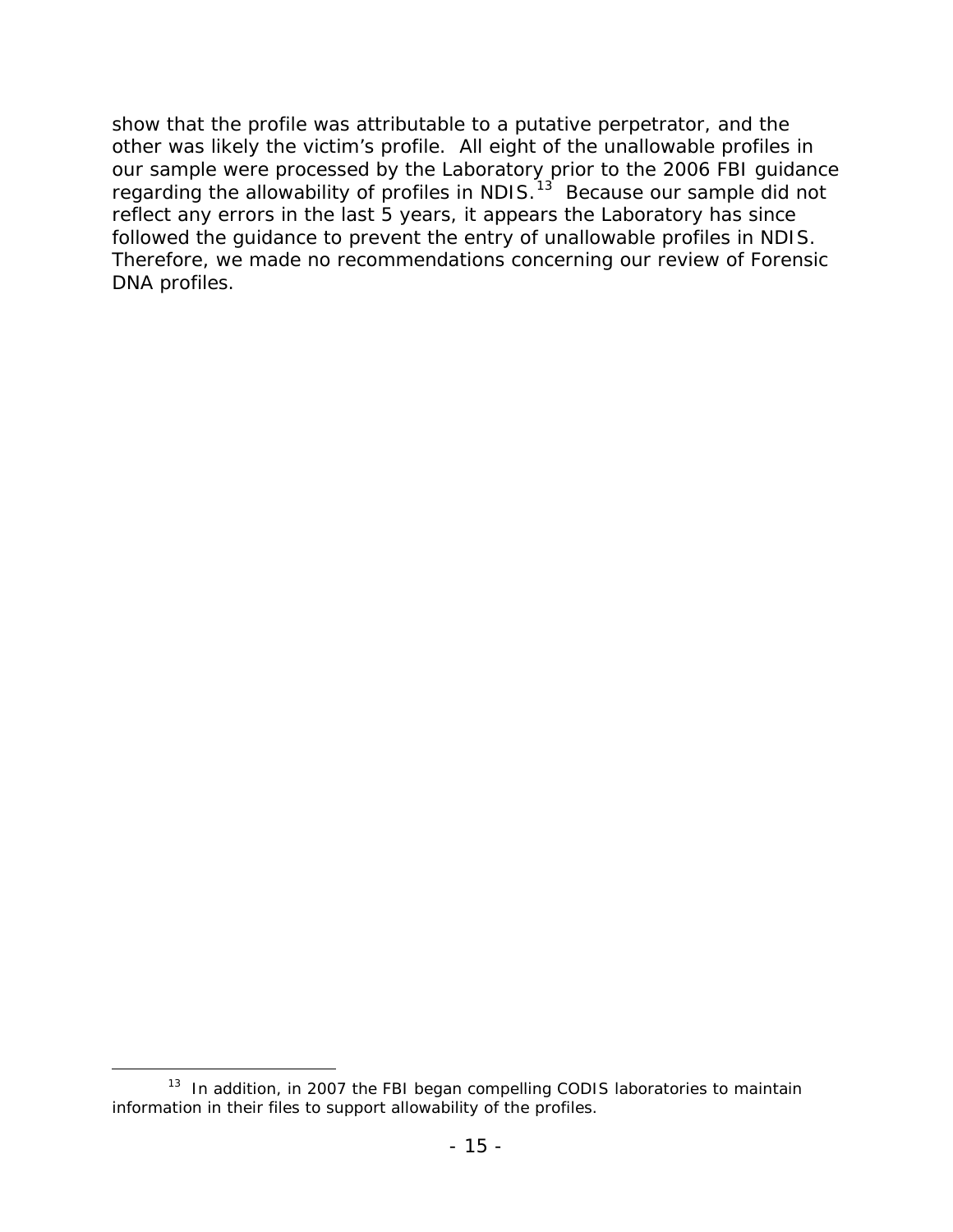# **OBJECTIVES, SCOPE, AND METHODOLOGY**

<span id="page-20-0"></span> reasonable basis for our findings and conclusions based on our audit objectives. We conducted this performance audit in accordance with generally accepted government auditing standards. Those standards require that we plan and perform the audit to obtain sufficient, appropriate evidence to provide a reasonable basis for our findings and conclusions based on our audit objectives. We believe that the evidence obtained provides a

objectives.<br>Our audit generally covered the period from April 2010 through April 2012.<sup>[14](#page-20-1)</sup> The objectives of the audit were to determine if the: accurate, and allowable for inclusion in NDIS. To accomplish the objectives (1) Laboratory was in compliance with the National DNA Index System (NDIS) participation requirements; (2) Laboratory was in compliance with the Quality Assurance Standards (QAS) issued by the FBI; and (3) Laboratory's forensic DNA profiles in CODIS databases were complete, of the audit, we:

 • Examined internal and external Laboratory QAS review reports and determine whether: (a) the Laboratory complied with the QAS, adequately resolved. supporting documentation for corrective action taken, if any, to (b) repeat findings were identified, and (c) recommendations were

 review procedures are to address, at a minimum, a laboratory's quality assurance program, organization and management, personnel action for discrepancies and errors, review of case files, reports, safety, and previous audits. The QAS require that internal and In accordance with the QAS, the internal and external laboratory qualifications, facilities, evidence control, validation of methods and procedures, analytical procedures, calibration and maintenance of instruments and equipment, proficiency testing of analysts, corrective external reviews be performed by personnel who have successfully completed the FBI's training course for conducting such reviews.

As permitted by Government Auditing Standards 7.42 (2007 revision), we generally relied on the results of the

<span id="page-20-1"></span>Ì, profiles that were active in NDIS at the time of our audit, which included those uploaded since the inception of the CODIS program at the Grand Rapids Laboratory. <sup>14</sup> When selecting forensic profiles for detailed testing, we utilized a universe of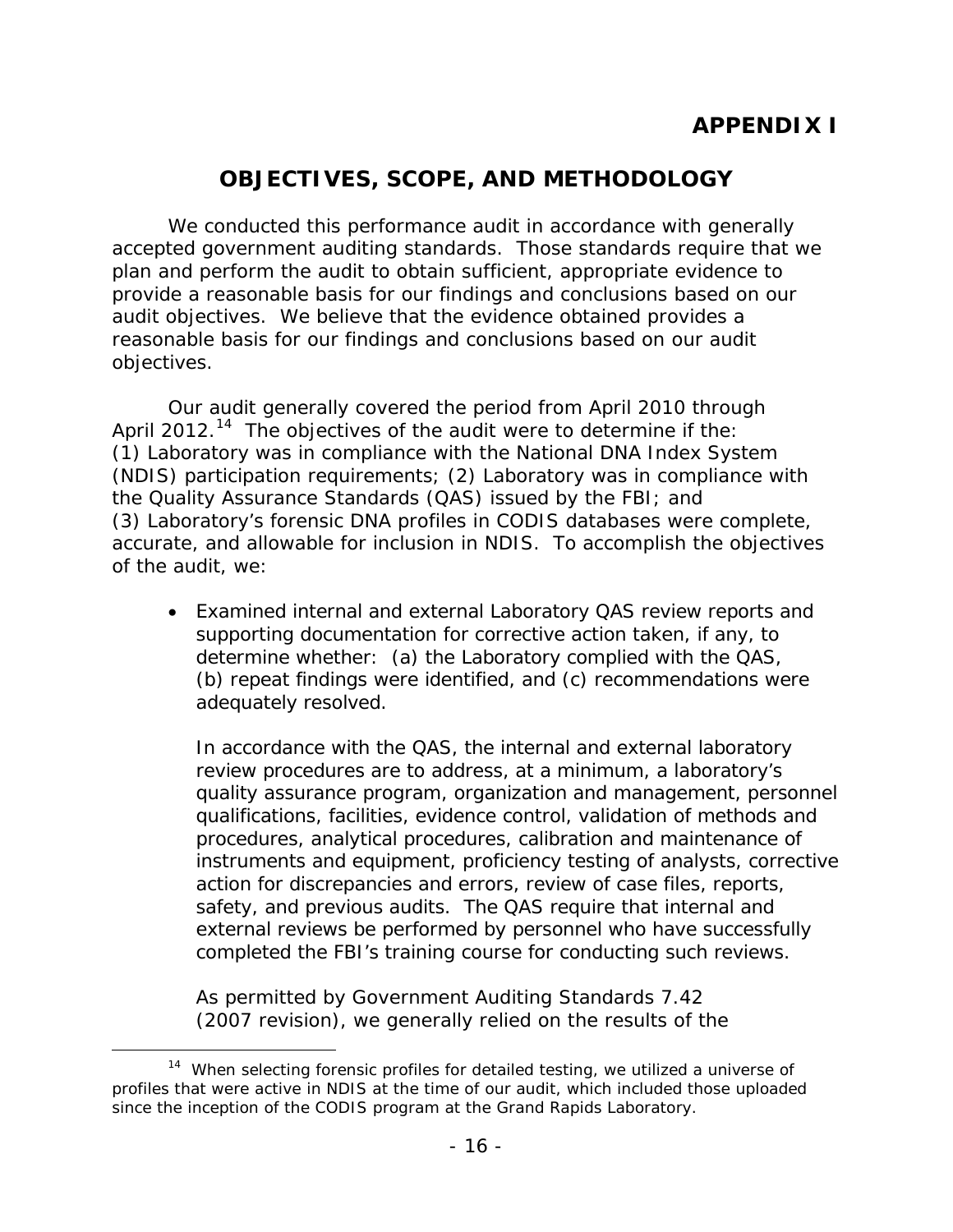be relied upon. Therefore, we: (1) obtained evidence concerning conducted the review; and (2) determined that the scope, quality, the context of the current audit objectives by reviewing the Laboratory's external laboratory review to determine if the Laboratory complied with the  $QAS$ .<sup>15</sup> In order to rely on the work of non-auditors, Government Auditing Standards require that we perform procedures to obtain sufficient evidence that the work can the qualifications and independence of the individuals who and timing of the audit work performed was adequate for reliance in evaluation procedure guide and resultant findings to understand the methods and significant assumptions used by the individuals conducting the reviews. Based on this work, we determined that we could rely on the results of the Laboratory's external laboratory review.

- Interviewed Laboratory officials to identify management controls, Laboratory operational policies and procedures, Laboratory certifications or accreditations, and analytical information related to DNA profiles.
- analyzing, and storage of forensic evidence and convicted offender • Toured the Laboratory to observe facility security measures as well as the procedures and controls related to the receipt, processing, DNA samples.
- Reviewed the Laboratory's written policies and procedures related to conducting internal reviews, resolving review findings, expunging DNA profiles from NDIS, and resolving matches among DNA profiles in NDIS.
- determine whether they were resolved in a timely manner. The April 16, 2012. The sample was judgmentally selected to include both case-to-case and case-to-offender matches. This non-statistical • Reviewed supporting documentation for 5 of 52 NDIS matches to Laboratory provided the universe of NDIS matches as of sample does not allow projection of the test results to all matches.
- Reviewed the case files for selected forensic DNA profiles to

<span id="page-21-0"></span> $\overline{a}$ <sup>15</sup> We also considered the results of the Laboratory's internal laboratory review, but could not rely on it because it was not performed by personnel independent of the Laboratory. Further, as noted in Appendix II, we performed audit testing to verify Laboratory compliance with specific QAS that have a substantial effect on the integrity of the DNA profiles uploaded to NDIS.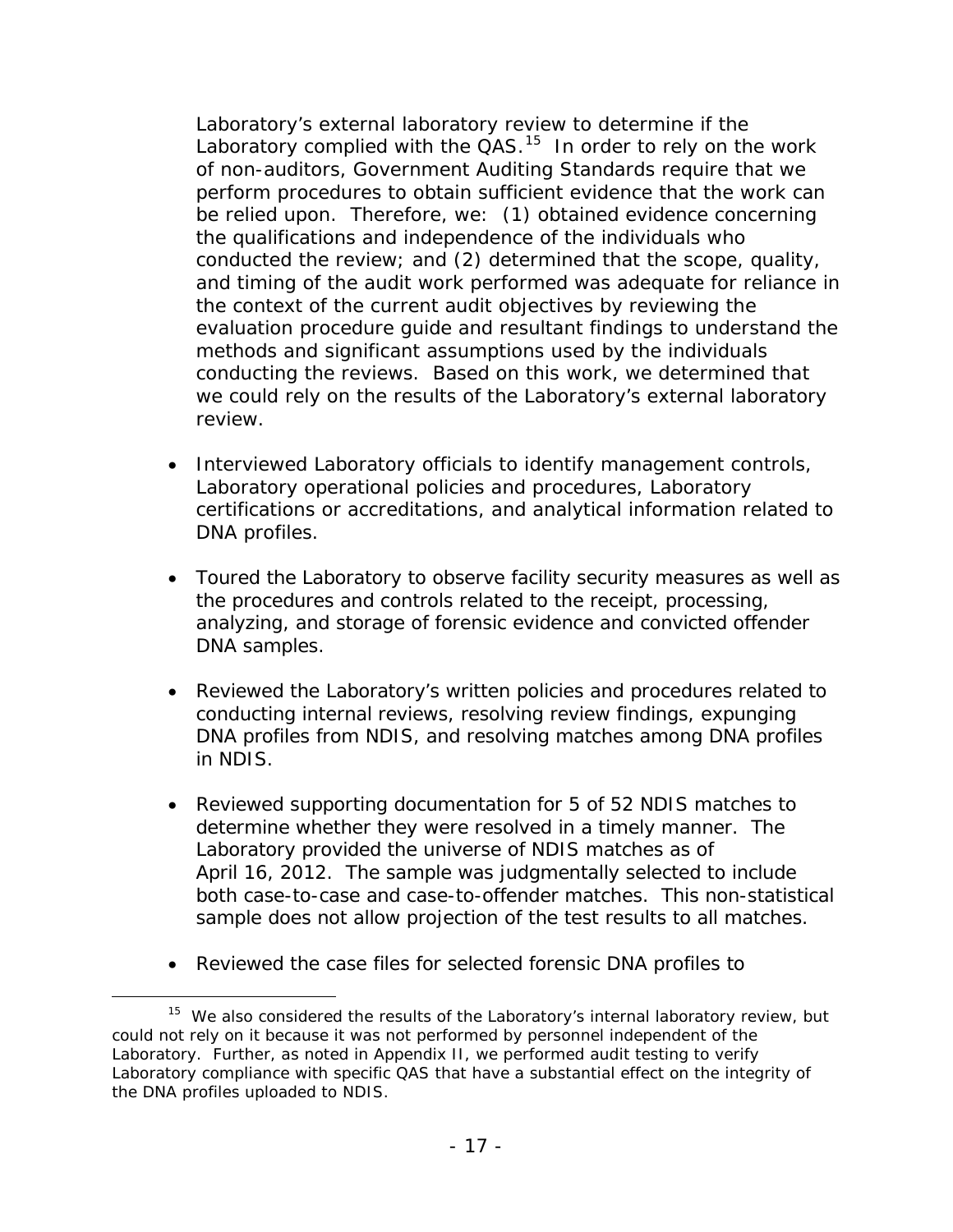determine if the profiles were developed in accordance with the Forensic QAS and were complete, accurate, and allowable for inclusion in NDIS.

 identifying the 3,649 forensic profiles the Laboratory had uploaded to NDIS as of April 5, 2012. We limited our review to a sample of • Working in conjunction with the FBI, we obtained an electronic file 100 profiles. This sample size was determined judgmentally because preliminary audit work determined that risk was not unacceptably high.

 Using the judgmentally determined sample size, we randomly limited sample of profiles may not be projected to the universe of profiles from which the sample was selected. selected a representative sample of labels associated with specific profiles in our universe to reduce the effect of any patterns in the list of profiles provided to us. However, because the sample size was judgmentally determined, the results obtained from testing this

information on our audit criteria. The objectives of our audit concerned the Laboratory's compliance with required standards and the related internal controls. Accordingly, we did not attach a separate statement on compliance with laws and regulations or a statement on internal controls to this report. See Appendix II for detailed information on our audit criteria.<br>-<br>-<br>- 18<br>-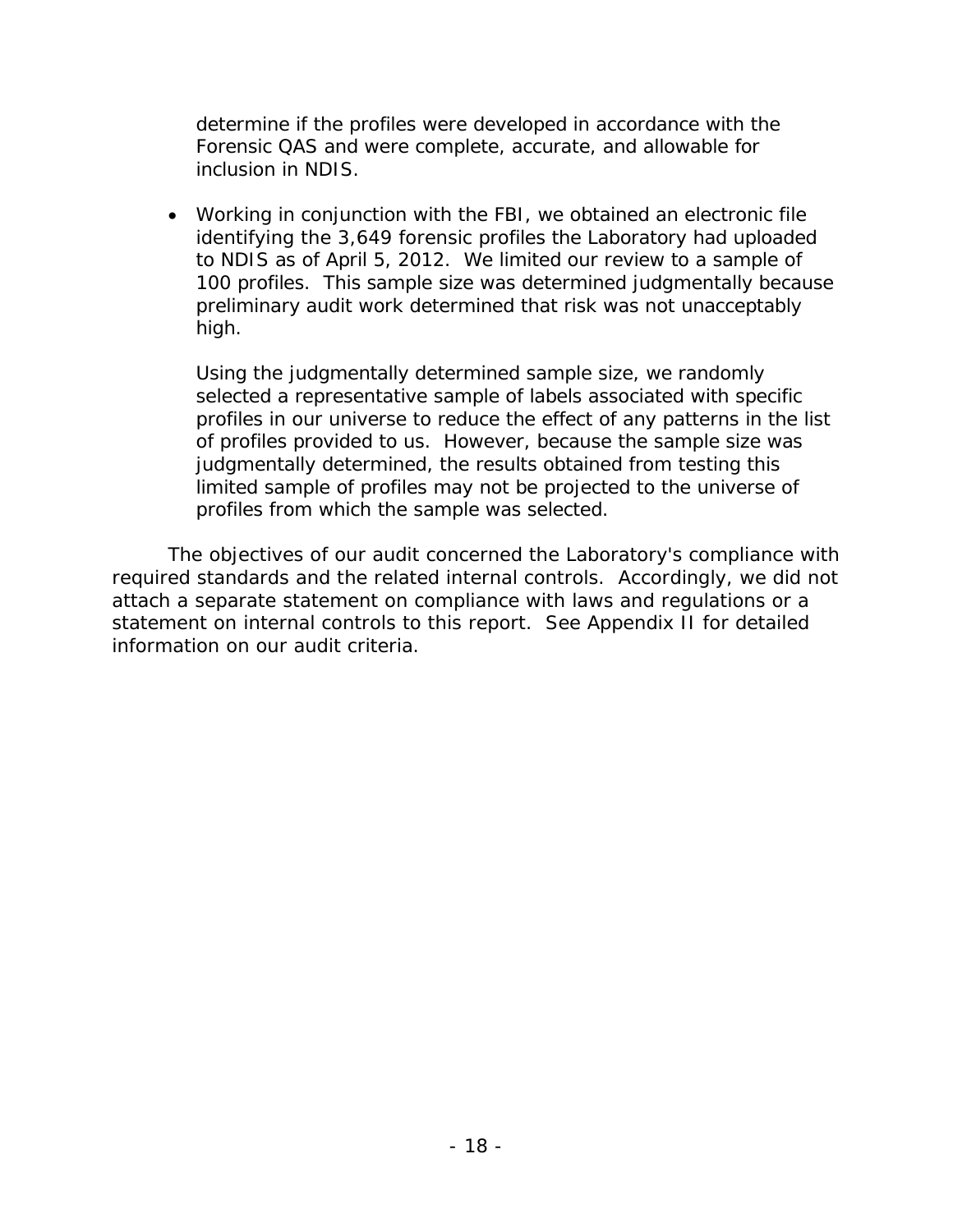# **AUDIT CRITERIA**

<span id="page-23-0"></span> requirements, the QAS, and the FBI Flowchart: A Guide to Determining What is Allowable in the Forensic Index at NDIS.<sup>[16](#page-23-3)</sup> However, we did not test enforcement. In conducting our audit, we considered the NDIS participation for compliance with elements that were not applicable to the Laboratory. In addition, we established standards to test the completeness and accuracy of DNA profiles as well as the timely notification of DNA profile matches to law

#### <span id="page-23-1"></span>**NDIS Participation Requirements**

 accompanying the MOU in the form of appendices. We focused our audit on specific sections of the following NDIS requirements. The NDIS participation requirements and the NDIS operational procedures establish the responsibilities and obligations of laboratories that participate in NDIS. The MOU requires that NDIS participants comply with federal legislation and the QAS, as well as NDIS-specific requirements

- NDIS Laboratories Procedure
- Quality Assurance Standards Audit Procedure
- NDIS Confirmation and Hit Dispositioning Procedure
- NDIS DNA Records Procedure
- DNA Data Acceptance Standards
- NDIS Searches Procedure
- NDIS Security Requirements Procedure

## <span id="page-23-2"></span>**Quality Assurance Standards**

-

 Laboratories, effective September 1, 2011 (Forensic QAS); and QAS for DNA Databasing Laboratories, effective September 1, 2011 (Offender QAS). The integrity of the data it produces. The FBI issued two sets of QAS: QAS for Forensic DNA Testing Forensic QAS and the Offender QAS describe the quality assurance requirements that the Laboratory should follow to ensure the quality and

For our audit, we generally relied on the reported results of the Laboratory's most recent annual external review to determine if the

<span id="page-23-3"></span><sup>&</sup>lt;sup>16</sup> The FBI Flowchart is guidance issued to NDIS-participating laboratories separate from the MOU and NDIS operational procedures. The flowchart is contained in the 2010 CODIS Administrator's Handbook and has been provided to laboratories in forums such as CODIS conferences.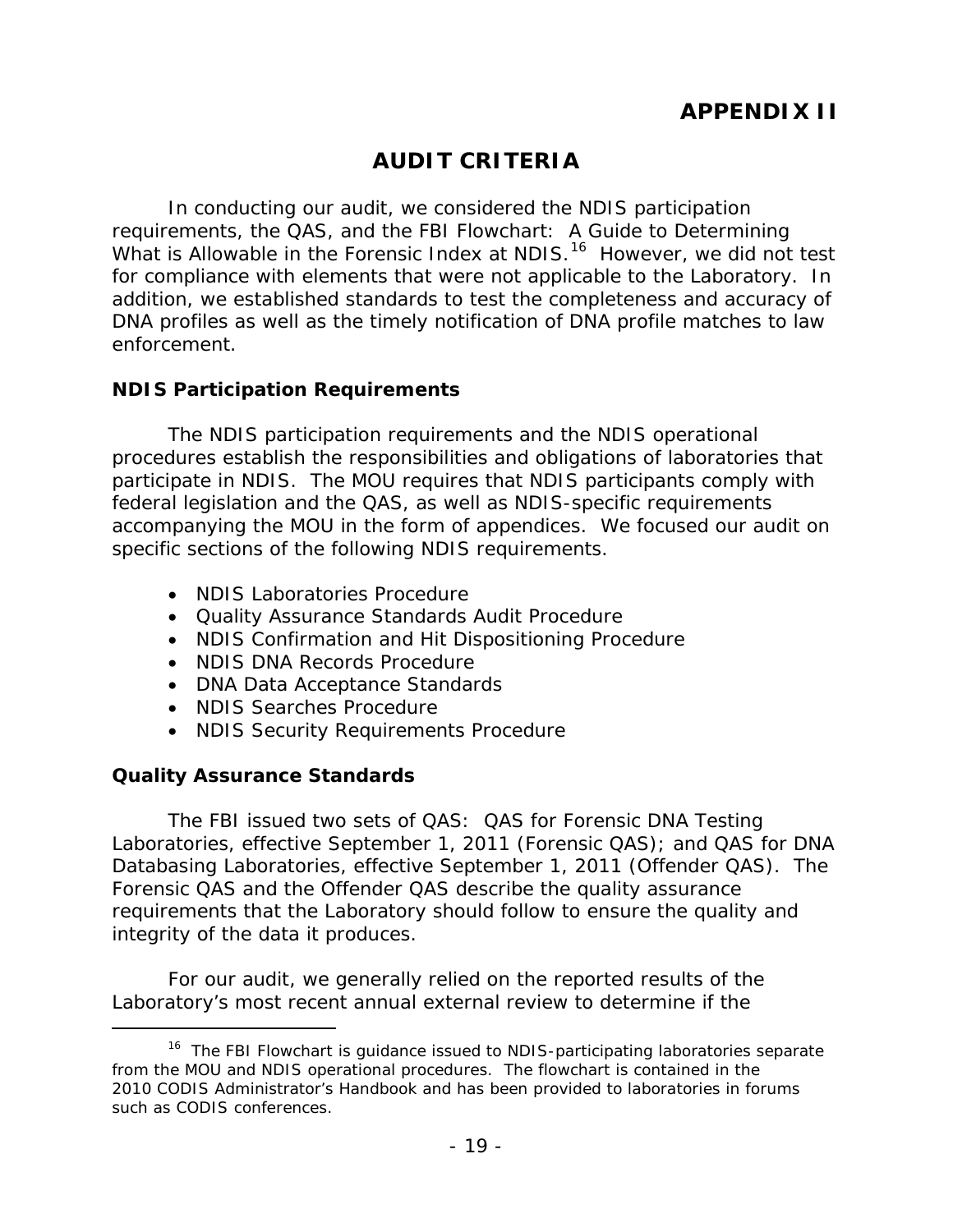Laboratory was in compliance with the QAS. Additionally, we performed audit work to verify that the Laboratory was in compliance with the QAS listed below because they have a substantial effect on the integrity of the DNA profiles uploaded to NDIS.

- Facilities (Forensic QAS and Offender QAS 6.1): The laboratory shall have a facility that is designed to ensure the integrity of the analyses and the evidence.
- of physical evidence. Where possible, the laboratory shall retain or return a portion of the evidence sample or extract. • Evidence Control (Forensic QAS 7.1): The laboratory shall have and follow a documented evidence control system to ensure the integrity
- follow a documented sample inventory control system to ensure the • Sample Control (Offender QAS 7.1): The laboratory shall have and integrity of the database and known samples.
- controls and standards. • Analytical Procedures (Forensic QAS and Offender QAS 9.5): The laboratory shall monitor the analytical procedures using [appropriate]
- Review (Forensic QAS 12.1): The laboratory shall conduct administrative and technical reviews of all case files and reports to ensure conclusions and supporting data are reasonable and within the constraints of scientific knowledge.
- Reviews (Forensic QAS and Offender QAS 15.1 and 15.2): The laboratory shall be audited annually in accordance with [the QAS]. The annual audits shall occur every calendar year and shall be at least 6 months and no more than 18 months apart.

 At least once every 2 years, an external audit shall be conducted by an audit team comprised of qualified auditors from a second agency(ies) and having at least one team member who is or has been previously qualified in the laboratory's current DNA technologies and platform.

#### <span id="page-24-0"></span>**Office of the Inspector General Standards**

We established standards to test the completeness and accuracy of DNA profiles as well as the timely notification of law enforcement when DNA profile matches occur in NDIS. Our standards are listed below.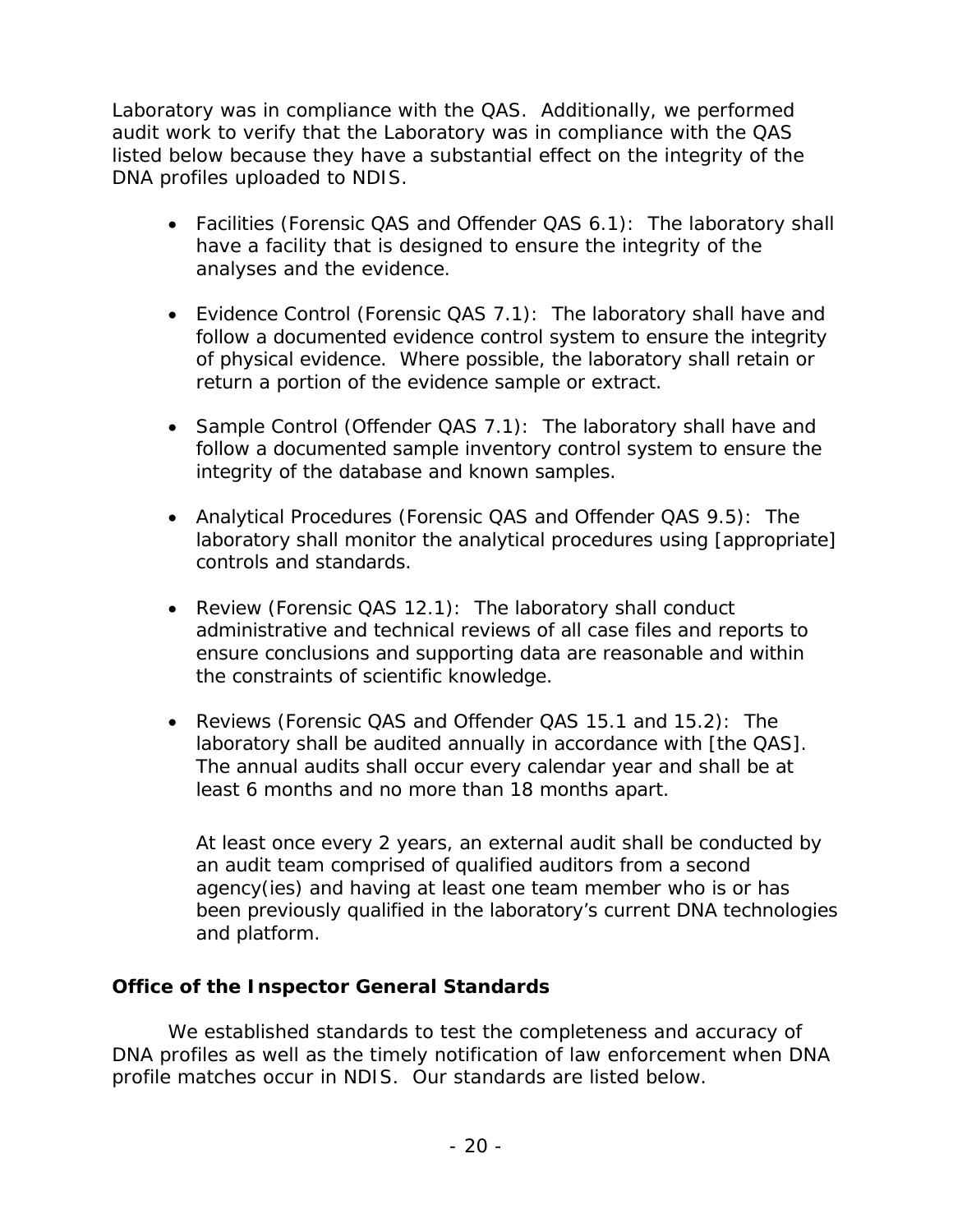- Completeness of DNA Profiles: A profile must include each value rationale for this standard is that the probability of a false match returned at each locus for which the analyst obtained results. Our among DNA profiles is reduced as the number of loci included in a profile increases. A false match would require the unnecessary use of laboratory resources to refute the match.
- standard is that inaccurate profiles may: (1) preclude DNA profiles • Accuracy of DNA Profiles: The values at each locus of a profile must match those identified during analysis. Our rationale for this from being matched and, therefore, the potential to link convicted offenders to a crime or to link previously unrelated crimes to each other may be lost; or (2) result in a false match that would require the unnecessary use of laboratory resources to refute the match.
- Timely Notification of Law Enforcement When DNA Profile Matches Occur in NDIS: Laboratories should notify law enforcement committing additional, and possibly more egregious, crimes if the personnel of NDIS matches within 2 weeks of the match confirmation date, unless there are extenuating circumstances. Our rationale for this standard is that untimely notification of law enforcement personnel may result in the suspected perpetrator individual is not deceased or already incarcerated for the commission of other crimes.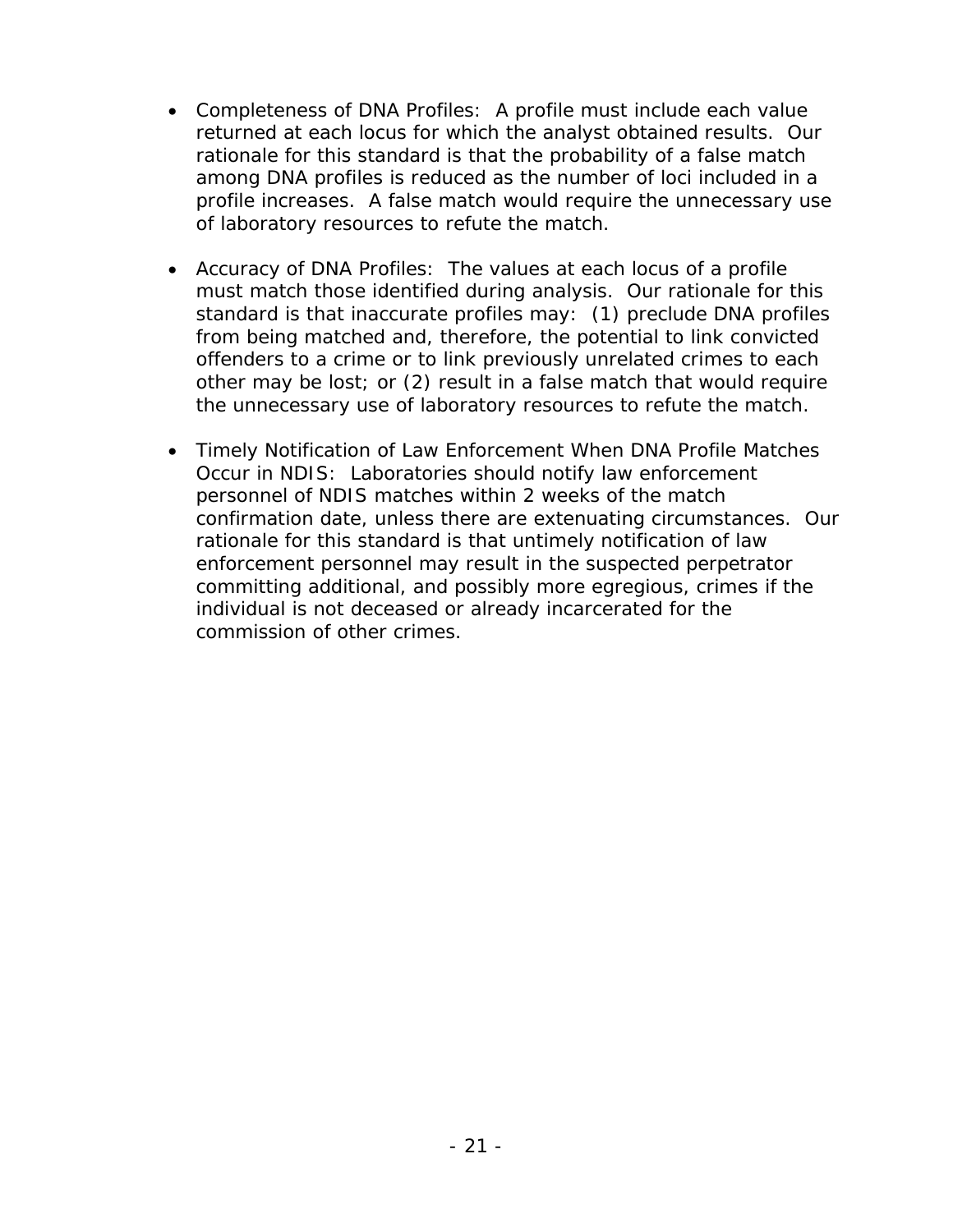#### **APPENDIX III**

#### **AUDITEE RESPONSE**



SIACCO MARICAN DEPARTMENT OF STATE POLICE Fotensie Science Division.

<span id="page-26-0"></span>**RICK SNYCLR** GOVERNOR.

CUL KNISTE KIBBEY ETUC Diff CTOR

November 27, 2012

Ms. Carol S, Taraszka Ms, Carol S, Taraszka<br>Regional Audit Manager<br>U.S. Jepartment nf Justice Office of the Inspector General (QIG).<br>Chicago Regional Audit Office 500 Wost Madison Sheet, Suite 1121 Chicago, Illinois: 60661-2590

Dear Ms. Taraszka:

I his lotter is in response to the CIC draft report of the Audit of Compliance with Granderds Governing.<br>Compilted DNA Indox System Activities at the Michigan State Police Laboratory, Grand Rapids, Michigan. The Michigan State Police Grand Rapids Forensic Laboratory reviewed the draft audit report and fres one. I his letter is in response to the CIC *d*raft report of the Audit of Compliance with Granderds Governing<br>Compired BNA Indox System Activities at the Michigan State Police Laboratory, Grand Rapids, Michigan.<br>The Michigan S comment regarding the report:

We request diarification be made when the report refers to the fime period the audit covered as April 2010. 1hrough Apul 2012 (page 6). While this time period applies to objective #1 and objective #2, by requesting profiles entered into CODIS to include entries from 2000-2012 for objective #3, it is imisleading,<br>particularly in light of the fact that the eight profiles deemed unallowable for inclusion in NDIS were entered between the years of 2003-2006.

n' e Mchigan State Police Grand Rapids Forensic Laboratory appreciates the opportunity to respond to<br>Ihe CIG draft audit report. If you have any questions, please feel thee to contact aither of ns. ด เธ.

Sincerety,

Janues F. Plurson, F/Lieutenant Director Grand Rapids Forensic Laboratory

-----:-/~

 $\sim$   $\sim$   $\sim$   $\sim$   $\sim$   $\sim$ 

Joel M. Schultze LDIS CODIS Administrator<br>Grand Raoids Forensid Laboratory

oc: Doug as Hares, Ph.D. NDIS Gustacian

> .<br>- المساوا الثاني + 2×2014/2014, 2021/12/2015<br>- 10° + persimal primary and the particular form of the MAT .<br>Luak NE \* 9HANO RAPIOS, MICH CAN 48503<br>\* 16:6: 342.5550